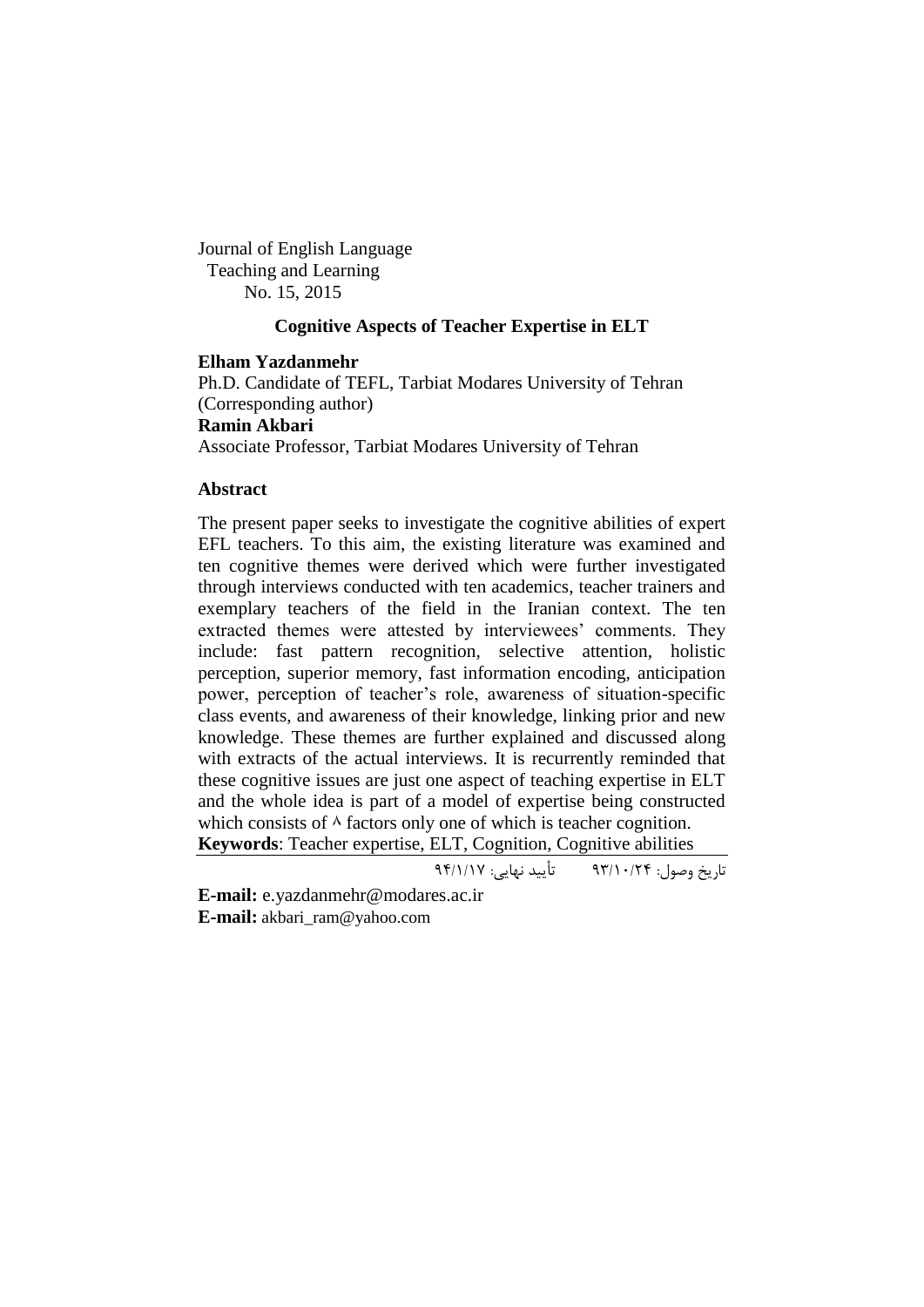### **Introduction**

Differentiating experts from non-experts in the realm of teaching appears to be a perplexing and controversial job. Its perplexity lies in the multidimensionality of issue. In applied linguistics the task seems to be even more demanding as no comprehensive research has been conducted so far to deal with the topic of expertise in teaching English as a second or foreign language. Overall, this notion of expertise in teaching can be contrived as two domains: a mental/knowledge-based domain and a practical one. Each of these two domains can be comprised of sub-aspects. The former, for instance, can be comprised of teacher cognition, teacher reflection on teaching, teacher assessment of learning, decision making, etc. the latter could be further examined as class management, discipline control, task management, content representation and so on. This major categorization does not imply a non-overlapping division but instead is very well aware of the interrelationship and mutual effects of all such aspects. However, firstly and most importantly, we need to know each aspect on its own before we can take a further step and delve into their interrelationship. The present paper intends to be narrowed down to the cognitive aspect of teacher expertise in the field of English language teaching.

Following Borg (2006), teacher cognition is defined as an amalgam of what teachers know, believe, and think, which has been traditionally described by constructs such as knowledge, belief, attitude, value, perception, and rationale. Teacher cognition, on the other hand, is an overarching term that is able, in Borg"s (2006) words, "to embrace the complexity of teachers' mental lives". Furthermore, the term is beginning to be used more as a common frame of reference as the research domain has developed. Teacher's cognitive ability guides teachers" instructional practice. In the case of expert teachers, it opens up ways to see what they observe when they are in class. The assumption is that an expert teacher"s perception of a class, its students and the whole instructional context diverges from that of a novice. An expert's schemata, mental power and memory are assumed to be different from those of a novice. The major assumption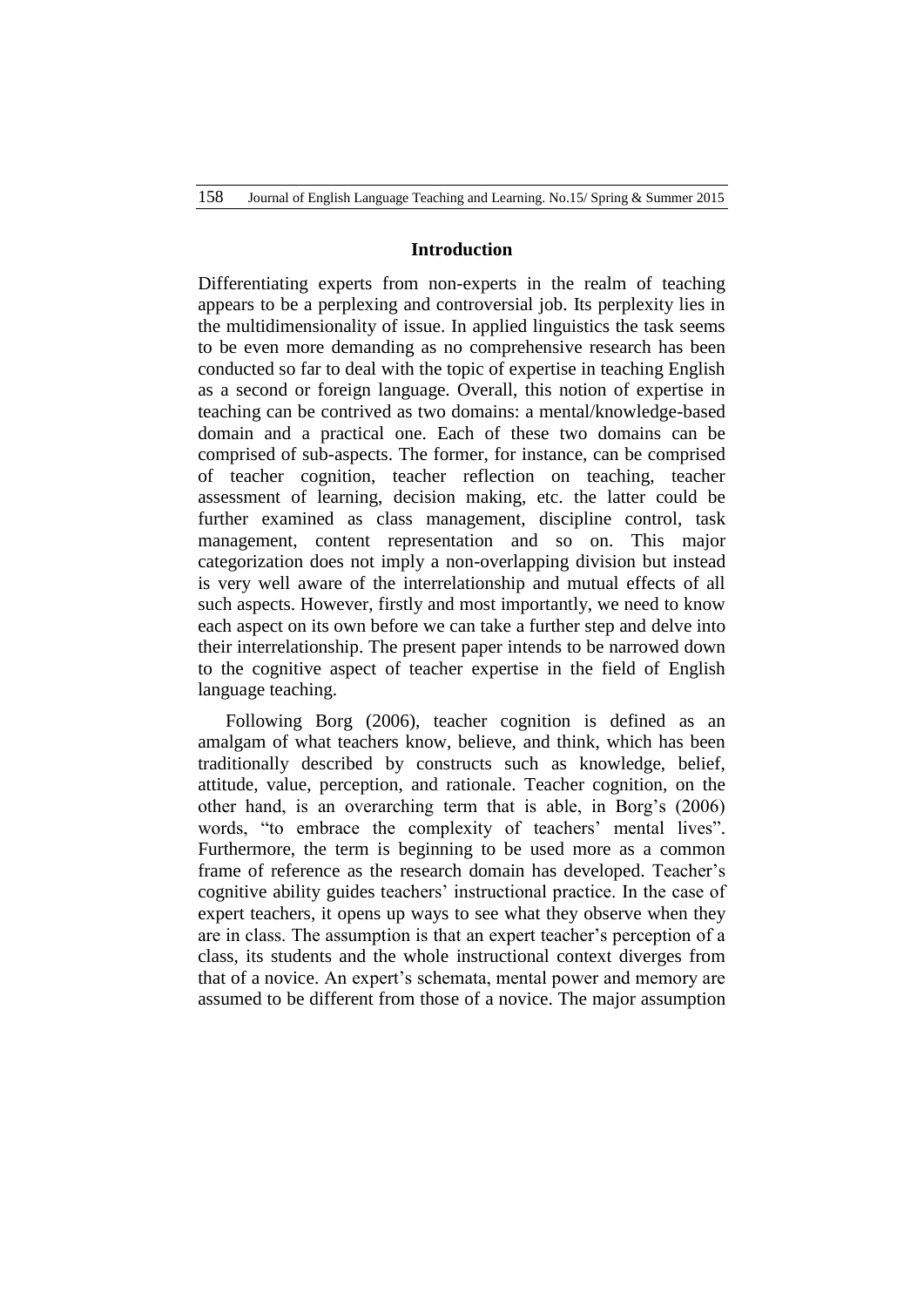is the fact that their expert performance is for sure influenced by their special perceptual and cognitive ability.

#### **Background**

Researchers in teacher cognition have inquired into teachers' mental world as opposed to their instructional actions, asserting that teaching is a complex act and should be recognized as such (e.g. Clandinin, 1985; Elbaz, 1981), and that studying teacher cognition can contribute to teacher education (e.g. Almarza, 1996; Borg, 1998; Freeman & Johnson, 1998; Johnson, 1994; Woods, 1996). Most of the studies in this research domain have approached teacher cognition via examinations of instructional practice in general (e.g. Almarza, 1996; Freeman, 1993; Gatbonton, 1999; Golombek, 1998; Johnson, 1999; Numrich, 1996; Woods, 1996) or specific pedagogical fields of inquiry such as grammar teaching (e.g. Basturkmen, Loewen, & Ellis, 2004; Borg, 1998; Johnston & Goettsch, 2000), literacy instruction (e.g. Diab, 2005; Johnson, 1992), and decision-making processes (Johnson, 1992: Smith, 1996; Tsang, 2004).

What distinguishes the present research from the previous body of research on the notion of cognition is exploring this issue among *expert* teachers of *English* as a foreign or second language. The longlasting portrayal of teachers as passive recipients of research findings, and practitioners of others' ideas and suggestions is refuted in this study. The main assumptions of this study centered on expert teacher"s cognitive ability include the following:

1. The term expertise in teaching not only involves superior performance, but also superior and particular mental/perceptual capabilities.

2. Expert superior cognitive abilities influence and are influenced by their outstanding performance.

3. Expertise in teaching is not a state to reach once and for ever. It is a developing process which is characterized by dynamicity, change and growth.

4. Since expertise in teaching especially in applied linguistics has been scantily explored, what is presented here as different aspects of expert teachers" cognition are by no means all the delicate aspects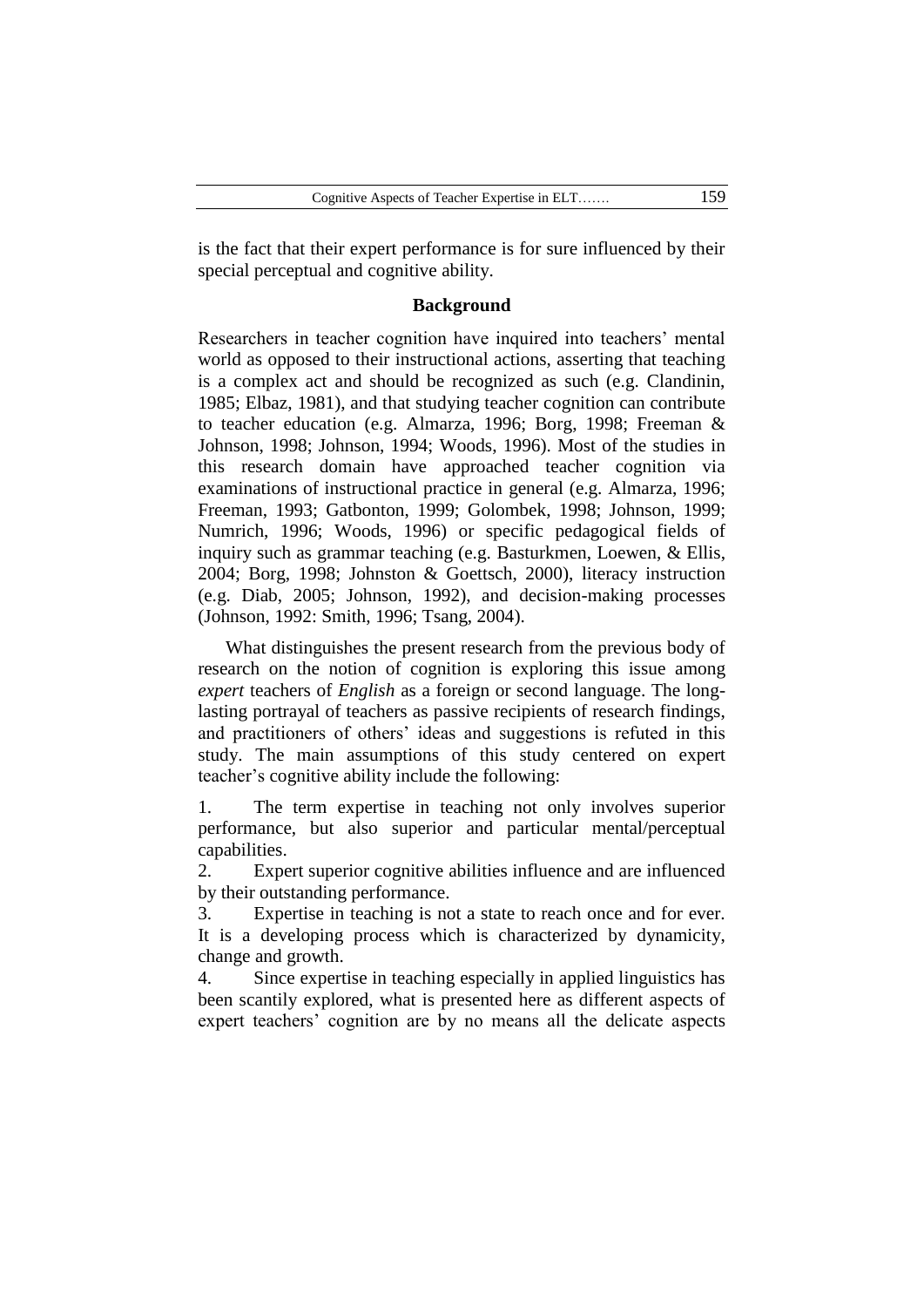with their idiosyncrasies. There are, for sure, hidden aspects yet undiscovered, which by no means imply that they are undiscoverable.

What we sought for in this study was the peculiarities of expert teachers of English" perception of what actually takes place in class. We believe that the delicacies noticed by exemplary teachers of English language are different from what novice colleagues perceive. With this concern a myriad of questions occur some of which can be:

- What is their perception of their role in class?
- What is their perception of classroom events?
- How do they recall classroom episodes (events)?
- What is their perception of students' reactions in class?

The majority of previous studies have focused on the superior performance of exemplary teachers, those who have obtained a social recognition in their community of practice; those who are nominated by the school or institute they work for as an exemplary and outstanding teacher; those who have been rewarded occasionally for their noticeable success in teaching; those who are necessarily experienced, motivated and interested in their job; those who are known to be knowledgeable in the realm of English; and finally those who are occasionally chosen to act as mentor teachers or even supervisors to guide or observe other colleagues. In this study, we hope to find out the perceptual world of such teachers and elaborate on them.

#### **Methodology**

Our data gathering was done primarily in two steps. Initially, we reviewed prior research concerning all studies in ELT which investigated some aspect of expertise in teaching. The term "expertise" is what we prefer to use in this study and we intentionally do so, as this paper is actually part of a more comprehensive research work (a Ph.D. dissertation) which aims to define expertise in teaching English language. The model of expertise being portrayed in that greater work is a multi-dimensional one, inclusive of knowledge base, personality traits, cognition, experience, reflection, problem solving and so on. As you can observe, cognition is merely one dimension of expertise in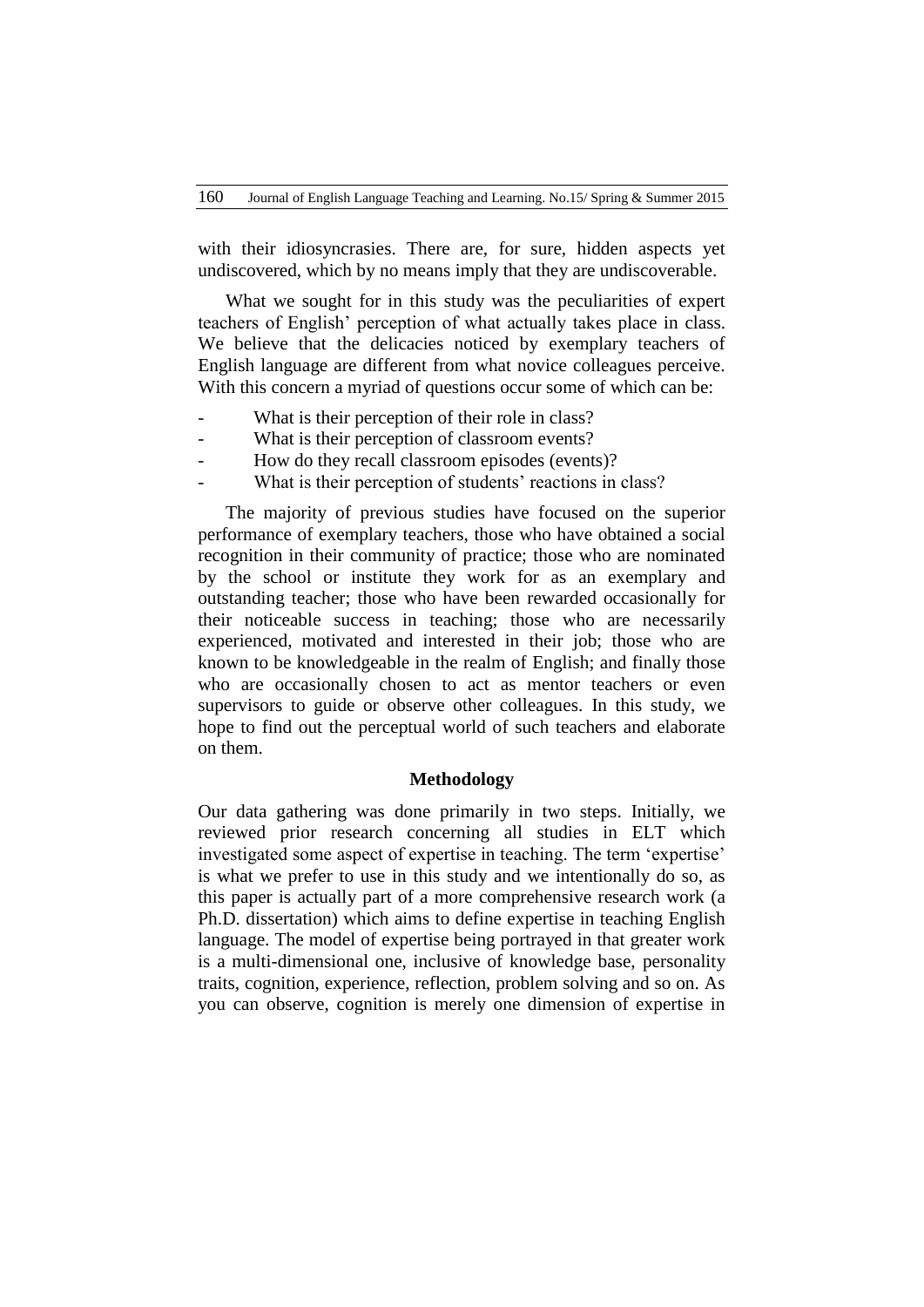teaching, though a basic and determining one. We perused the existent literature on different aspects of language teaching of novice versus experienced teachers. A variety of terms with a common core were used to characterize what we here call 'expert' teacher including 'outstanding', 'exemplary', 'model', 'mentor' or 'experienced' teacher. We sought for any mention of their cognitive, perceptual and schema-based cues. As it can be seen, this investigation is basically of an exploratory type.

The second step was to conduct interviews with 10 individuals who were either teacher educators, university professors of applied linguistics, mentor teachers or supervisors of well-known private language institutes as well highly recognized and experienced EFL teachers. Their demographic information is presented below:

Table 1

*Demographic information of interviewees*

| <b>Feature</b> | AGE |  | <b>SEX</b> |  | <b>EDUCATION</b> |                                              | <b>EXPERINECE</b> |  |
|----------------|-----|--|------------|--|------------------|----------------------------------------------|-------------------|--|
| number         |     |  |            |  |                  | 30- >40 MALE FEMALE B.A. M.A./Ph.D. 6-10 >10 |                   |  |
|                | 40  |  |            |  |                  |                                              | VS.               |  |
| n.             |     |  |            |  |                  |                                              |                   |  |

We aimed to see whether the themes we extracted from previous studies could be confirmed or completed by the views of people who were professional in the realm of teaching English or not. As formerly mentioned, some of the interviews were teacher educators who were highly educated as well as experienced in the field. The study was set in Iran. All the interviewees were Iranian; their first language was Persian and they taught English as a foreign language. The university professors taught applied linguistics to M.A. and Ph.D. students of TEFL. They were very experienced as well as knowledgeable in their job. Mentor teachers worked at private language institutes. They were both experienced and highly observant of other teachers. They were more like walking checklists! Observing every teacher nominated as an expert teacher was doomed to be impossible for us. Obtaining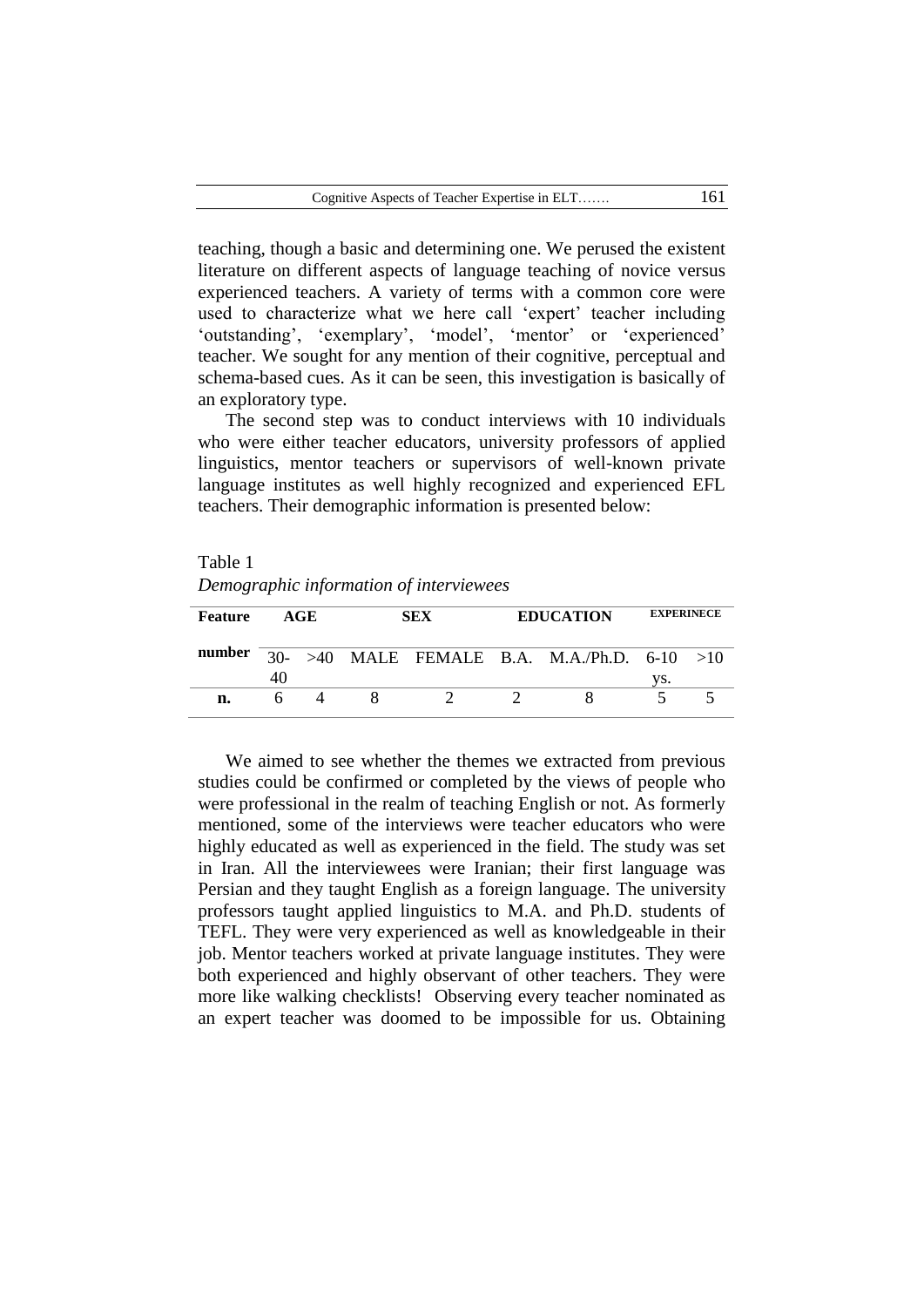mentor teachers' and teacher educators' perspectives who were permanently dealing with teachers of varying skill and prominence sounded to be more fruitful and sensible.

Interview sessions were pre-scheduled and conducted as planned during work-day time and in face-to-face meeting. The purpose of inquiry was initially revealed to subjects and subsequently, and just then the questions were presented. All questions and answers were in Persian (the native language of interviewer and interviewees) and were also tape-recorded for prospective content analysis. The whole session could be summarized as:

- 1. Revealing the purpose of inquiry
- 2. Inquiry about the interviewee"s background
- 3. General questions about characteristics of an effective and efficient teacher of English
- 4. More specific questions

It was attempted not to direct their responses in any desired way. However, when necessary they were asked about details. Interviews took between 15-20 minutes.

The review of previous studies and the responses made to interviews were then analyzed for their content. Particularly in the former case, we came across a number of recurrent themes which were pinpointed several times, in different words, in different studies. Salient enough, they became our main findings and most of them were further attested to by interviewees. Interviews were brief and they mainly turned out to confirm what we construed form other studies, rather than adding to them.

### **Result and Discussion**

As concerning the cognition, schemata and perception of expert teachers of English, a perusal of previous studies and models on efficient, successful and exemplary language teaching guided us to 10 main themes:

Fast recognition of patterns and meaningful interpretation of them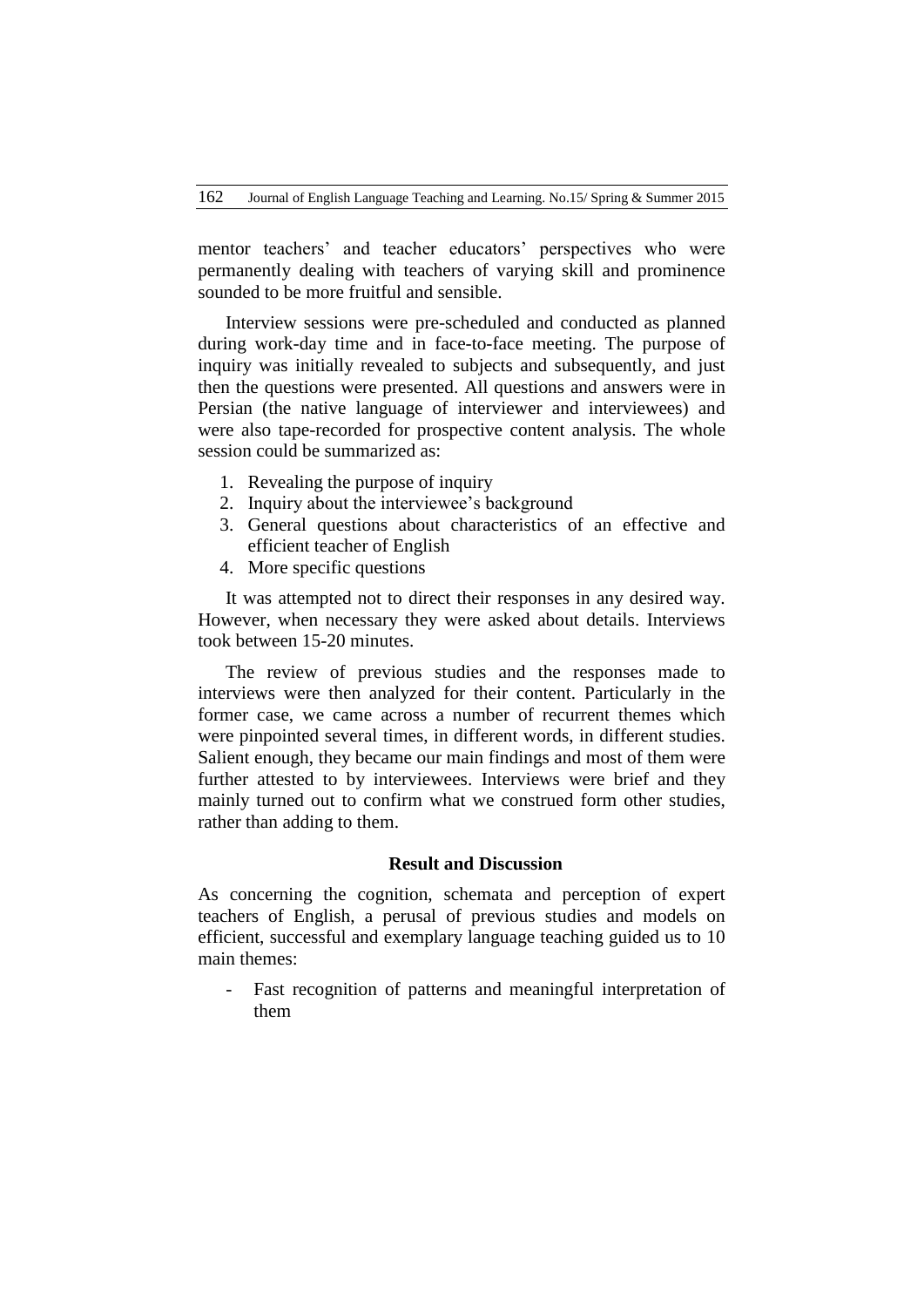- Selective attention to class events
- A holistic perception of class events
- Superior long-term and short-term memory
- Fast encoding of new information
- High anticipation power of decisions made and students' reactions
- Perception of one's role as a professional and a facilitator of learning
- Awareness of the situation-specificity and context-dependence of class events
- Awareness of what they know and what they do not know
- Forming connections between prior and new knowledge

Mind you that all these factors are under the main theme of an expert English language teacher's cognition and schemata. They can be, therefore, related to each other. Each theme is, though, discussed individually in the following:

### **Fast Pattern Recognition**

According to Gruber (2001) and Berliner (2004) expert teachers have quick and accurate pattern recognition capabilities. Because of their experience as teachers, experts are able to identify meaningful and recurrent patterns in classroom events and can interpret them meaningfully (Tsui, 2003 & 2009). Their cognitive schemata are, therefore, more elaborate, interconnected and accessible than the novices" and their pedagogical reasoning skills are more developed (Borko & Livingstone, 1989). Their pattern recognition occurs fast and automatically and effortless as a result of extensive practice (Hattie, 2003).

With this regard, here are some comments of the interviewees:

" I do witness, when I observe an old hand"s class, a kind of dominance in teacher"s perception, how he looks at students, how he gets what they feel, whether they have got the point or not without even saying. From how they sit and how they look, it's as if the teacher gets a total meaning" (mentor teacher)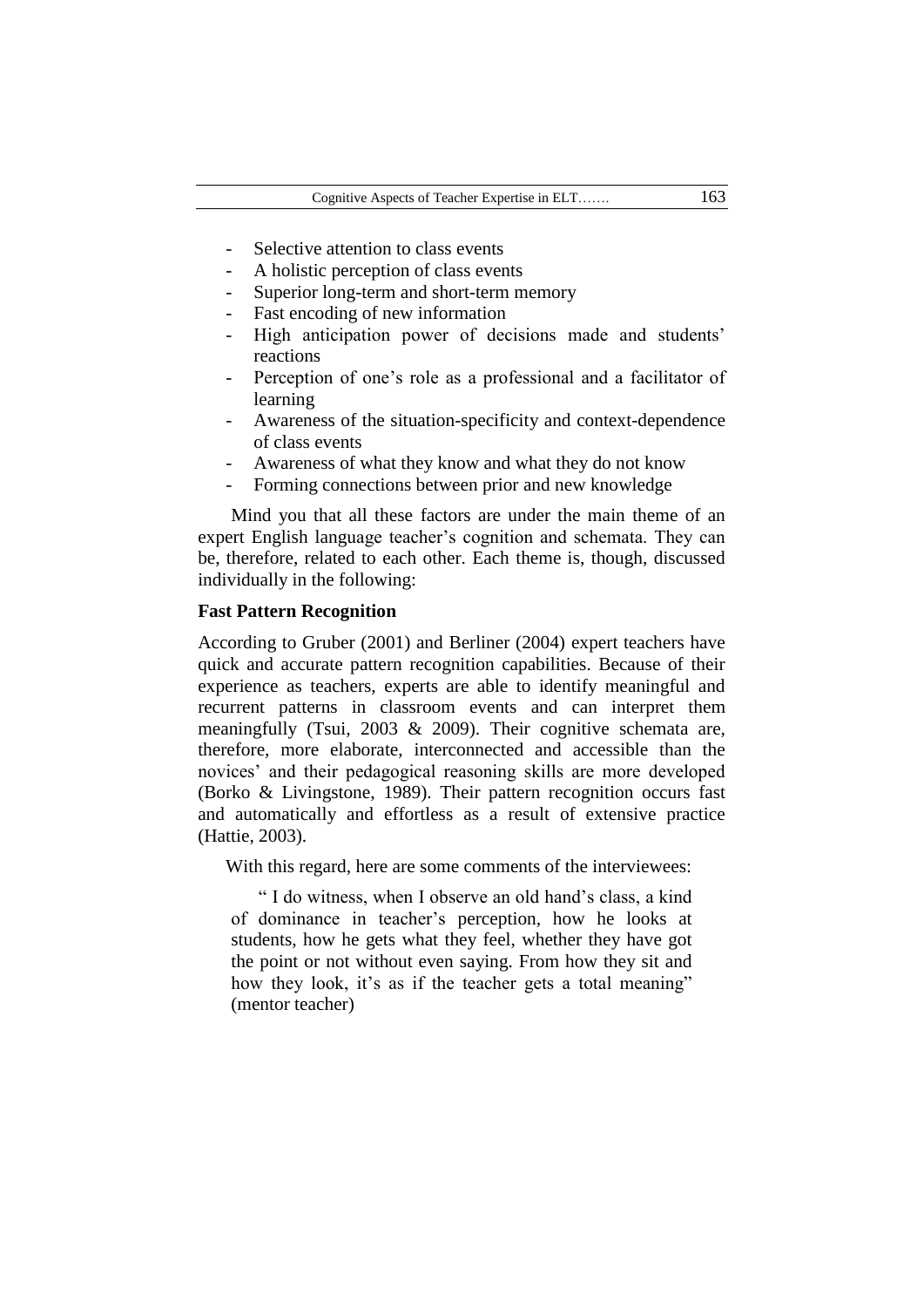"Even sometimes some scenarios are quite predictable since they have happened before or that we have seen them happening so frequently that they seem very familiar. Then we know how students feel, either they agree with us or not; even whether they like us or not. We seem to be capable of understanding and interpreting these events" (experienced teacher)

"It all resides in their mind and is not achievable if not for years of experience…and attention of course. When an event is recurrent enough, the whole schema is strengthened and its retrieval gets faster and easier and even as you say effortless. An expert teacher seems to see things that a novice might see but not salient enough to be even noticed or interpreted. In the case of an expert, however, it's certainly the other way round" (university professor of applied linguistics)

Though not mentioned by the interviews, this pattern recognition which is mainly a cognitive ability is also linked to metacognitive and motivational abilities, as maintained by Opre, Calbaza-Ormenisan, & Opre (2011). A demotivated teacher who has taught for years would not recognize patterns in students" behavior or class events as fast and meaningfully as a motivated, well-satisfied and careful teacher who taught for the same number of years.

### **Selective Attention**

According to Shanteau (1992), expert teachers have highly-developed perceptual/attentional abilities. As Tsui (2003, 2009) maintains, expert teachers are more selective about what they attend to in the classroom. They know which class event is worth attending to and which is not intuitively. So, not all class events are of the same value of attention to them. Concerning this matter, here are part of the comments made by the interviewees:

"A novice usually takes a great care about every movement in class and every single word students say that may be because they want to get a feedback about their own teaching. Learning scenarios are new to them, and they mostly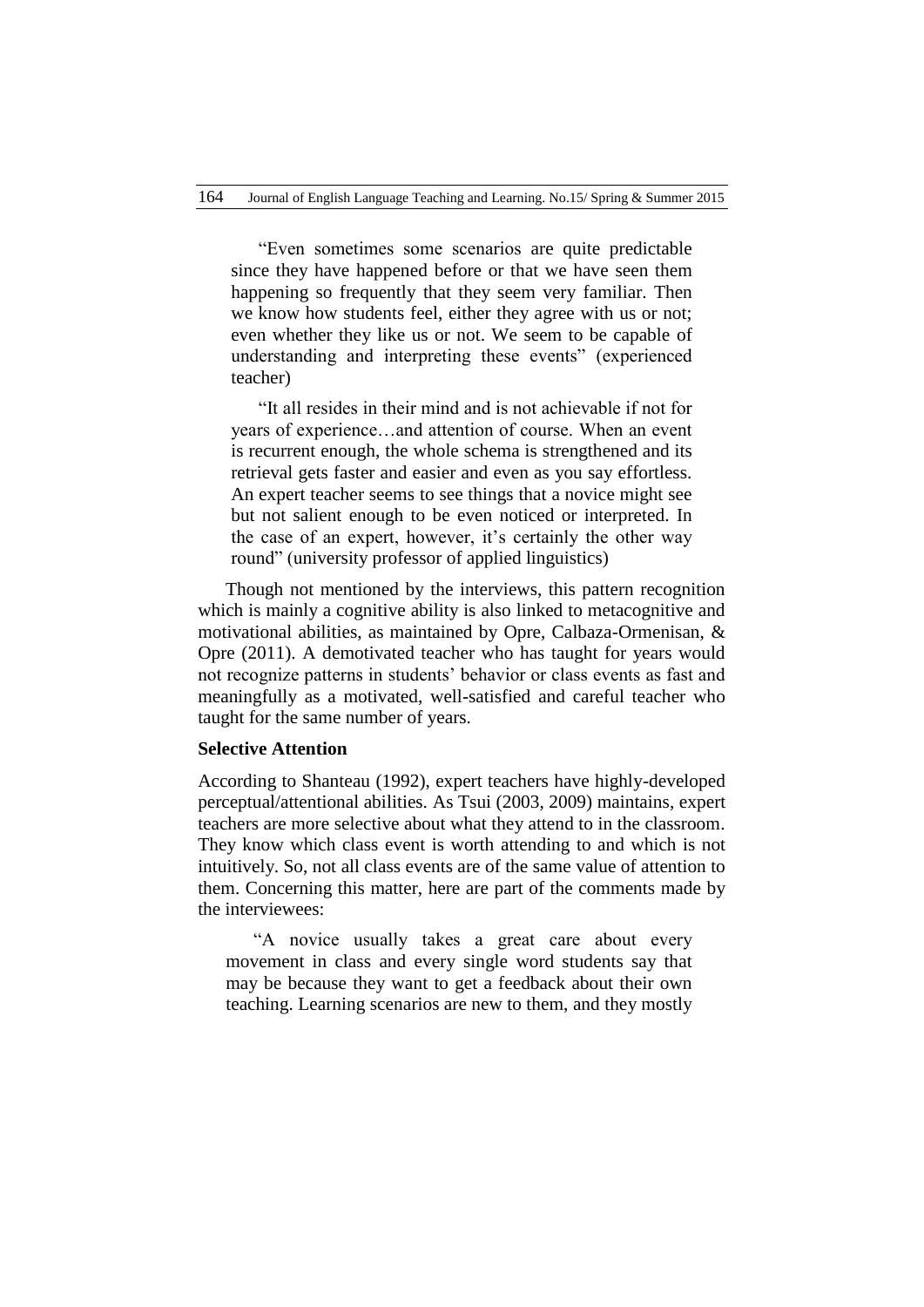do not have the slightest idea how things would turn out to be. So they take everything as important and ponder upon it. If you wasn"t to know my stance, I guess that is the right thing to do for a true novice. But in the case of a professional teacher, things seem to be less complicated. For me as an instance, not everything seems to be of the same value in class. Sometimes you know that a little fact if not taken seriously would lead to a big chaos. I always advise teachers to pay enough attention to what goes on in their class, though I know not everything is worth being concerned about. The fact is, I just want to be on the safe side" (institute supervisor and class observer)

"I try to be careful in class. I want my students to know I care about them. At least I listen to them, even to their complaints about irrelevant things. I know most of what they nag about is out of my control and even not wroth wasting time listening to, but I just want them to see me in their boat and feel more comfortable with". (experienced teacher)

"To me it seems that a successful teacher is very well aware of the limited time of the class and is adept at managing his/her time and attention. Sometimes, especially at the outset of one"s job, they care too much attention to everything. Condemn it? That would be the last thing I would ever do. In our training courses, we keep telling them to notice this and that, take care of this and that and then how can we expect them to be selective in budgeting their attention? I think, it only takes time for them; I mean it is something they need to learn through practice and personal experience. So I let this time pass; I do observe their classes and guide them all throughout. But finally it is them and their students during a whole term when I am absent and they decide as their experience and logic guides them". (teacher educator)

It appears that field specialists are well aware of the role of attention in class as a characteristic of an expert teacher. However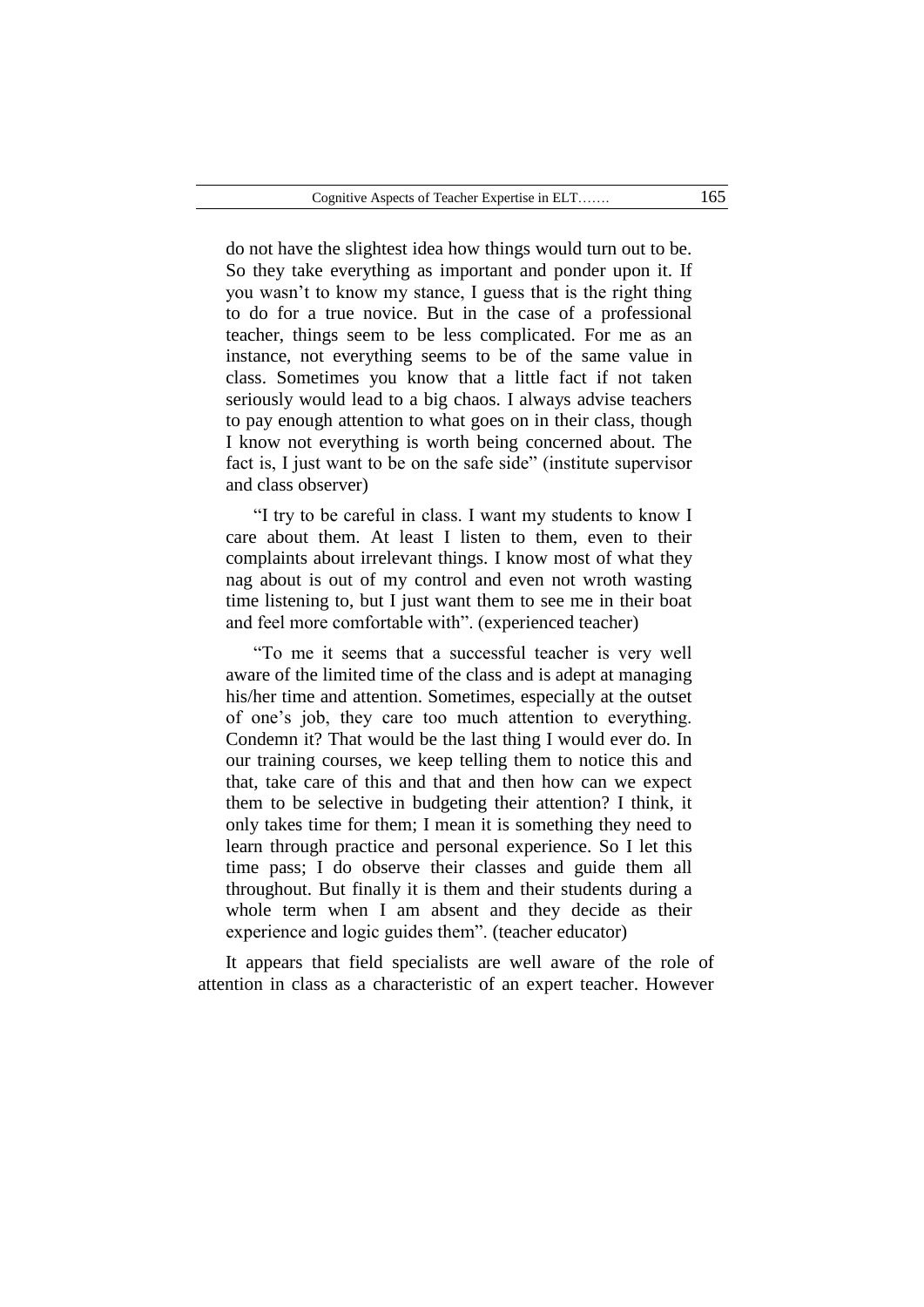whether this attention should be all inclusive or selective was more open to controversy.

### **Holistic Perception**

According to Hogan and Rabinowitz (2003), novices and advanced beginners perceive classroom events through actions of a teacher, whereas experts realize the importance of scanning both student and teacher actions to represent the classroom dynamics. Expert teacher are capable of scanning an entire room simultaneously to better understand how classroom events are unfolding. This is also referred to as multidimensionality (Hattie, 2003). Expert teachers are more effective scanners of classroom behavior. They make greater references to the language of instruction and learning of students, whereas non-expert experienced teachers concentrate more on what the teacher is doing and saying to the class. Novices, concentrate more on student behavior (Hattie, 2003).

Some of the comments made by the interviewees with this concern are presented here:

"Unconsciously new teachers focus more on themselves. They are self-conscious about the consequences of every single word they say or action they take. It is common and not far from expectation. On the other hand, more experienced teachers and especially exemplary ones tend to have a more inclusive perspective. Maybe through years of practice they learnt how to take multiple facets of the class into account together, students' reactions, the atmosphere of class, time limitation, facilities and any other related source" (a mentor teacher)

"In our training courses we teach them not to rush into conclusion. We keep telling them to think twice before blaming any single individual or factor responsible for a fault. They are advised to take into account the context and all related features to a particular event. As a rehearsal we expose them to samples of problematic class scenarios and ask them to analyze them and think of the underlying reasons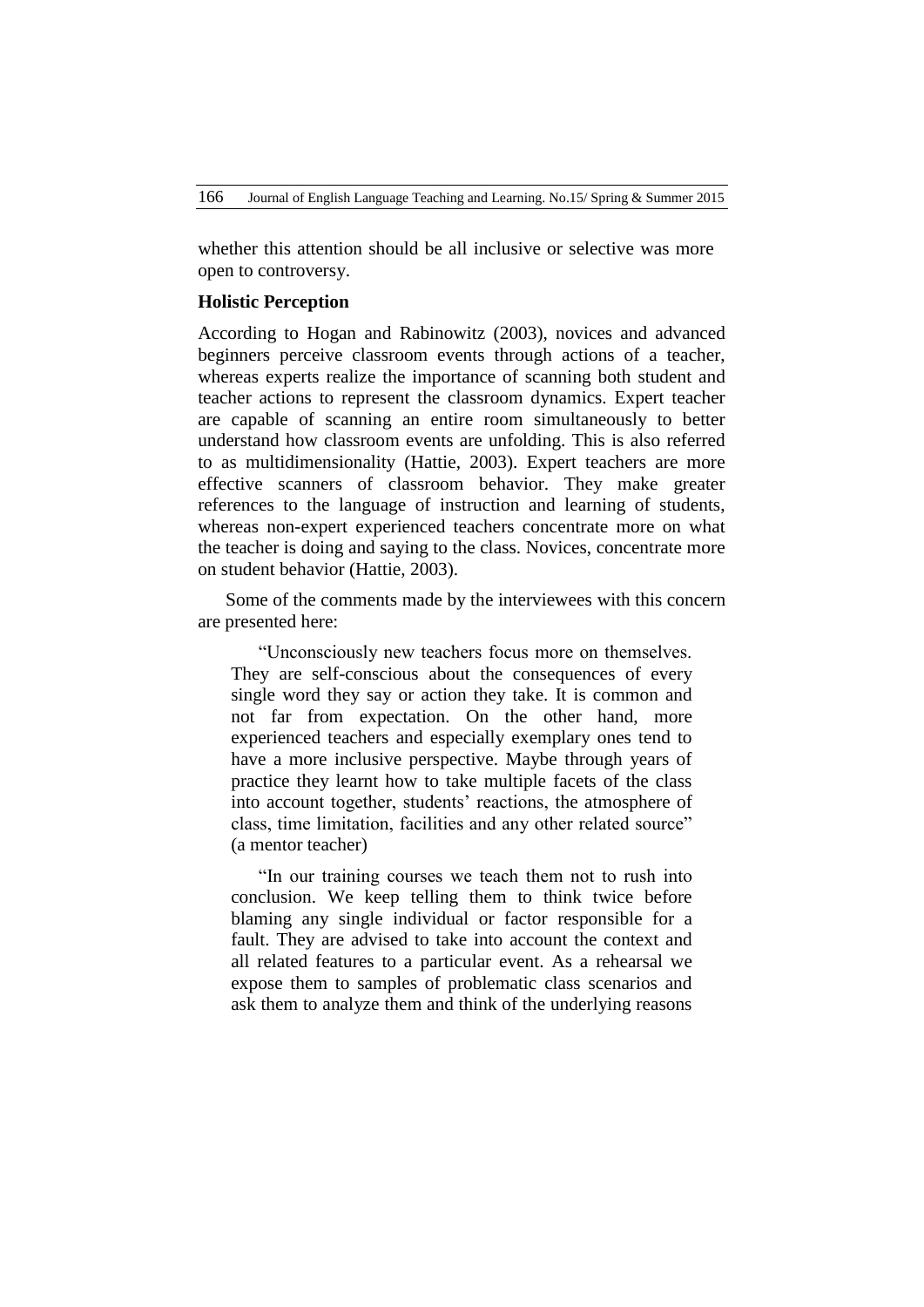involved. Then they share their comments and learn how to be aware the multiple interactions and correlation of several variables and consider them all in their decisions. This is what efficient and experienced teachers do almost all". (ateacher educator)

It can be inferred that, as also confirmed by Cellier, Eyrolle, & Marine, (1997), taking into account contextual variations and accessing a rich repertoire of strategies and appropriate mechanisms for assessing and applying them are central to experts' decision making.

### **Superior Memory**

As Glaser and Chi (1988) maintain, expert teachers have a superior memory for information in their domain. They have a better shortterm and long-term memory. Experts showed, by Hogan and Rabinowitz (2003), to exhibit a consistent and easy ability to recall both specific and general events. They were able to specify student instances that influenced their chosen instructional or management strategies.

Concerning expert teachers' memory, part of the interviewees' perspective is presented here:

"As in my own experience, I remember my best English teachers; they are one or two. The fact that I remember them is not surprising, but after years when I saw one to my surprise he could know even my first name. It felt good; it had a message for me. He was not only very knowledgeable and outstanding, but his sharp memory was on the top. I wish to be like him". (ayoung model teacher)

"It takes time and practice to learn that you need to have a history with your students. It includes an awareness of their conditions, interests, personal strategies and the like. If you keep forgetting this background, it"s as if you meet them anew every session. When I remember particular learning situations, I remember all details possible. If the case was a problematic one, I tend to remember it longer, learn from it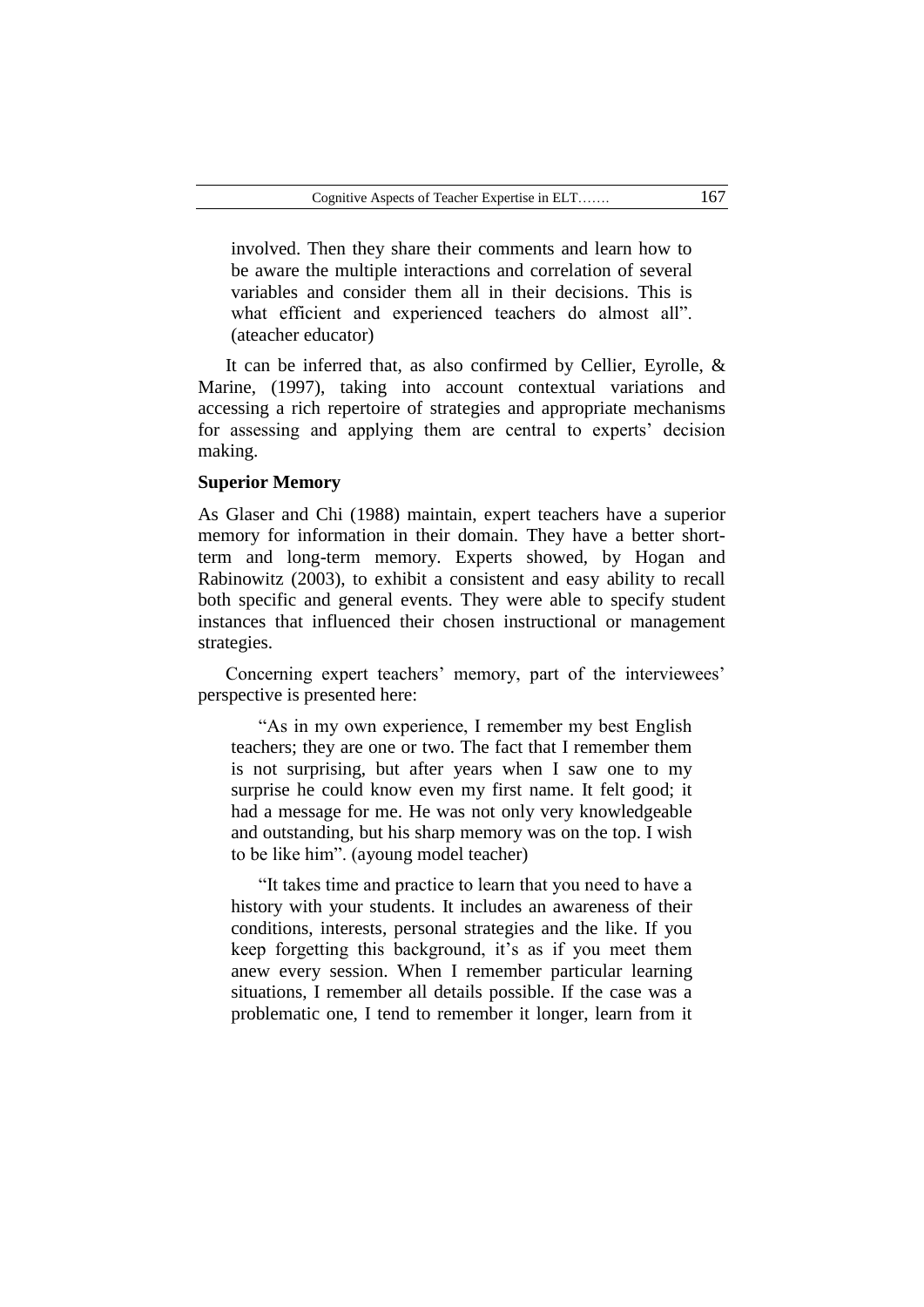and prevent it from happening again". (highly experienced teacher)

"The power of recalling events is for sure facilitative for effective teaching. Mental alertness is a relevant issue too. On the whole, an effective teacher, I think, should be mentally prepared for class". (a university professor)

Memory power seems to be generally a privilege for all professions including teaching. A myriad of variables are involved in creating class events which are interconnected and continuous in nature. Having a superior power of memory can help to discover these underlying links and get a more sound perception of what actually takes place in class. Retrospection which requires powerful memory is also considered as an effective evaluation tool. The wash-back effect it can have on the quality of teaching should not be undermined.

# **Fast Information Encoding**

Another cognitive ability often attributed to expert teachers is their fast encoding of new information (Cellier et al., 1997). This is evidently a highly distinguishing characteristic largely lacking in novices. How this ability is created and developed can be widely discussed. Meanwhile, care should be taken not to mix this issue with inference-making and diagnosis strategies associated with decoding ability.

The general questions did not lead the interviewees to refer to this cognitive ability as possessed by expert teachers. However, once they were directly asked what they would think of an expert teacher's capability of encoding new information and how it differed from that of a novice, part of their responses were as the following:

"I think this makes a big difference between an inexperienced teacher and an expert. This is not part of what I could train them to do in the training course, I know. It is closely linked to their other cognitive strengths such as alertness or attention. Years of experience is the key factor, as well" (a teacher trainer)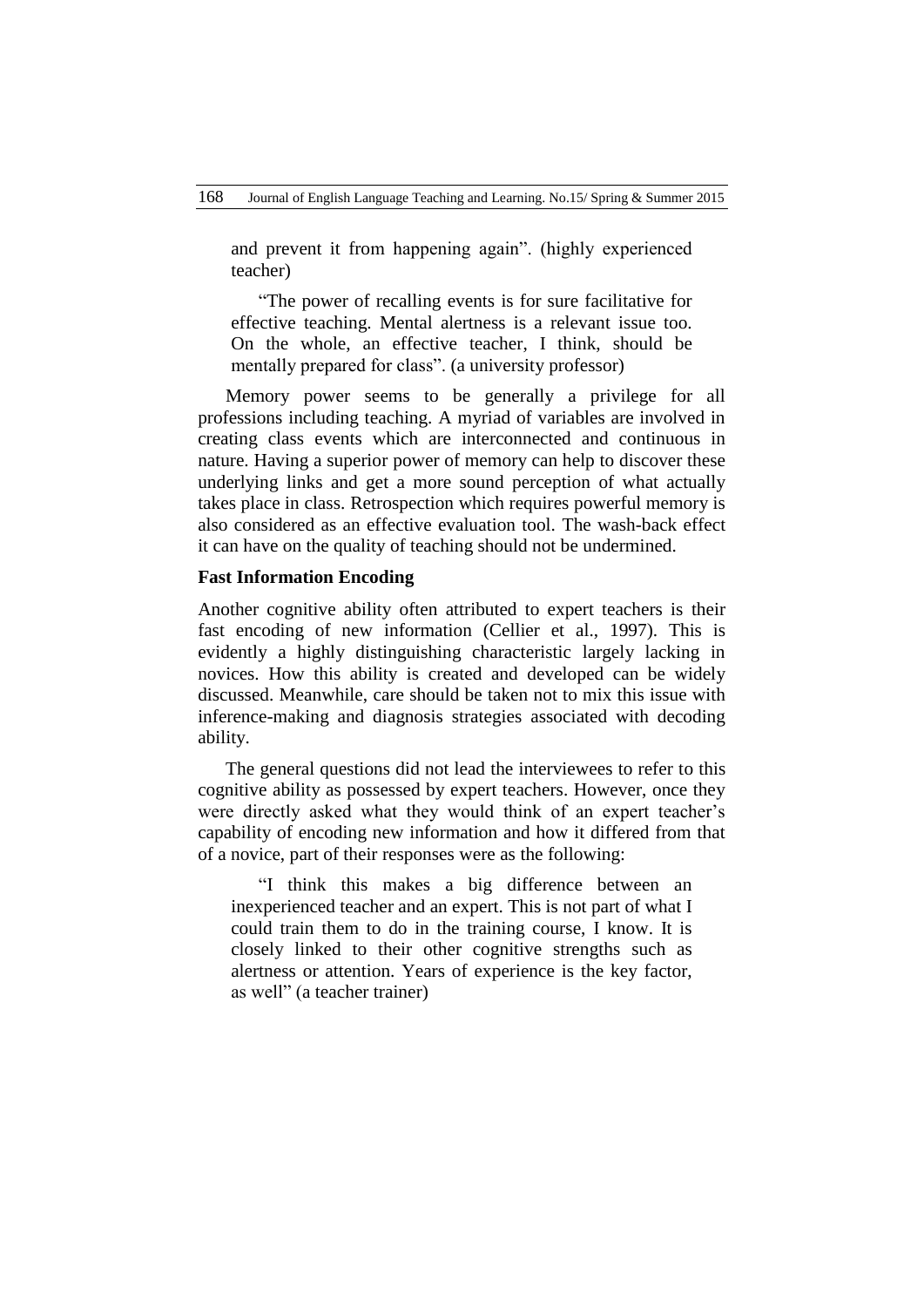"You were right to notice it now that I think about it. There is little time wasted thinking about how to say what I want to say or teach. There are times when students abruptly ask you questions totally irrelevant to what you expect. It is not easy to improvise. Your brain immediately gets alert and looks for the right information. I am sometimes surprised how it takes place rather miraculously, but it does. And you find the right way, if not the best way, to present that piece of information". (an expert teacher)

"It can have to do with the well-grounded and comprehensive schema they develop during years of practice. It is the matter of making connections between old and new information and in fact neurons know how to do it better than us and even before we can imagine how. There is no such a thing as a totally new piece of information. It is just that the links are weaker. For an expert, there are many of those similar questions or teaching scenarios over there in mind. And once there is a need to present a so-called new material, answer or information, they summon up these links faster than one can imagine and then the whole episode seems to take place miraculously fast". (a university professor)

Although the interviewees did not mention this cognitive ability before they were directly asked about, it appeared that they all agreed with the superiority of this function among expert teachers over nonexperts.

### **Anticipation Power**

Experts have a more global and functional view of a situation and take a wider range of data into account in diagnosis. They operate through a limited number of assumptions that include the most relevant information, and account for possible side or spin-off effects through inference and anticipation (Cellier et al. this anticipation power also guides them through class management. As maintained by Lewis and Sugai (1999) expert teacher take a more advantage of preventive rather than reactive procedures in class to establish a positive class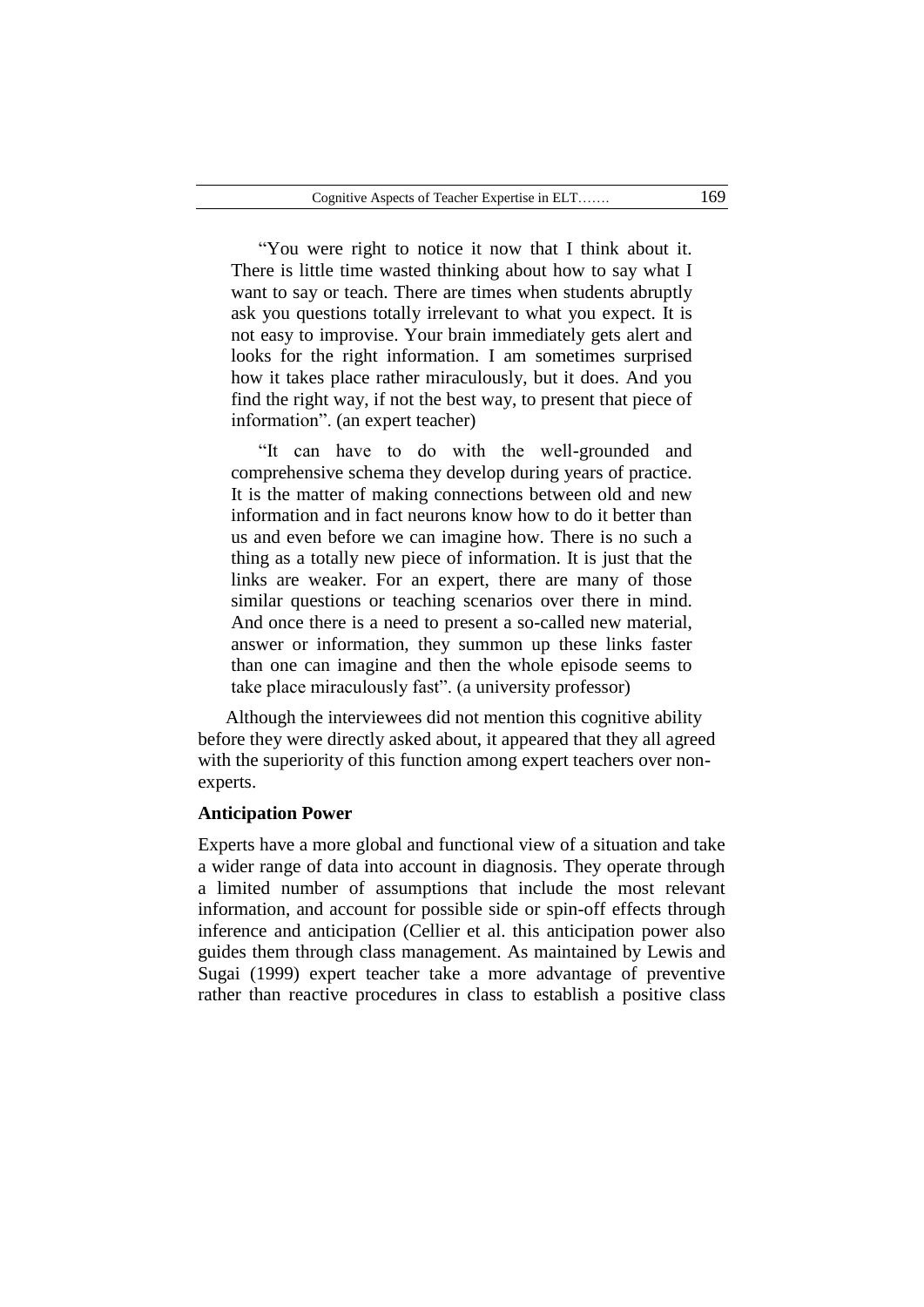atmosphere where the teacher focuses on students who behave appropriately.

Now let's consider some of the interviewees' comments with this regard:

"The way they are in control of their class attests to their efficient manipulative power. But when you think about what lies beyond that power, you again trace it back to their experience. On many occasions they seem to know what is gonna happen, what is gonna be said. This is part of what novices lack". (a mentor teacher)

"Experts know their students better. This knowledge helps them to predict their actions. When you already know about the context, handling the class becomes easier". (a class observer)

"My students sometimes notice it too and wonder how I can already know what they are about to ask about. A little glance at them tells me a lot. I always have alternatives in mind like flashlights, one of which starts glimmering in each particular situation". (an experienced teacher)

"I agree with it too, with this feeling of intuition that develops in practice. You come to know who you work with, their obsessions, their proficiency and their background. It does not develop overnight of course". (a university professor)

Evidently, our participants viewed professional experience and practice as the origin of expert teachers' superior anticipation power. According to the literature, novice teachers are more reactive in class whereas experts are more preventive even in discipline control.

#### **Perception of Teacher's Role**

A very important issue is teacher"s cognition of his/her role in class. An efficient teacher, according to Moallem (1998), has a good sense of who she is and who she wants to be. She takes her role as a teacher very seriously and looks upon themselves as a professional. They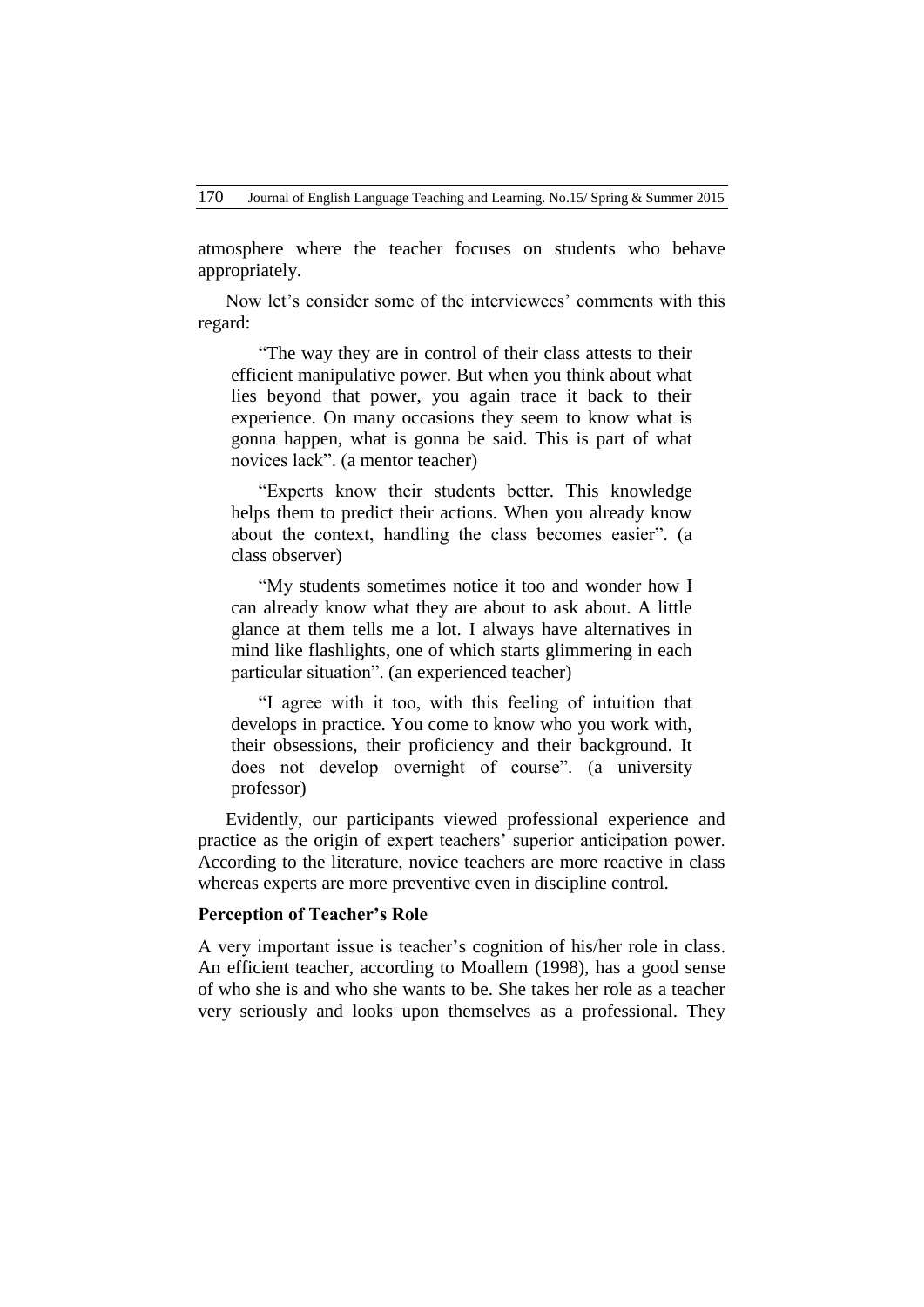think teaching is a complex and intellectually demanding task even under the best circumstances. They believe that a teacher should not be a mere disseminator of information, but as a facilitator instead who helps students find the information. They view teachers as the creator of learning environment and the student as a person who learns as a result of that environment (Moallem, 1998).

All the interviewees showed an interest in this issue and viewed it as an important factor in teacher"s life. Some of their comments are:

"It does matter how the teacher sees himself in class. I see myself responsible for a group of students' learning. They are different and I know this difference makes it difficult. But I know it is my job to make them learn and if there is a failure it means I missed a point". (an experienced teacher)

"Many colleagues see themselves as a whole box of knowledge and learners as an empty container to be filled with. But the reality is different. I myself favor the humanistic approach. Teacher should view himself and students as whole persons. He is not the knower of all and the students are not like blank slates to write on". (a university lecturer)

"I see my role as a facilitator of learning. I am not to tell them everything in class. They should learn to take control of their learning. They are to feel responsible for their own learning. I will just guide them through the way". (an expert teacher and mentor teacher)

"I even think how a teacher sees himself is more important than how he sees students. If students can sense the teacher is backing them up, they get motivated and confident. So I view teacher's role as a supporter, as a companion in students' learning". (an experienced teacher)

"A good teacher is like a good friend, and sometimes even becomes really close. If this distance between teacher and learners is not reduced, students do not even feel comfortable sharing their problems and questions. Most of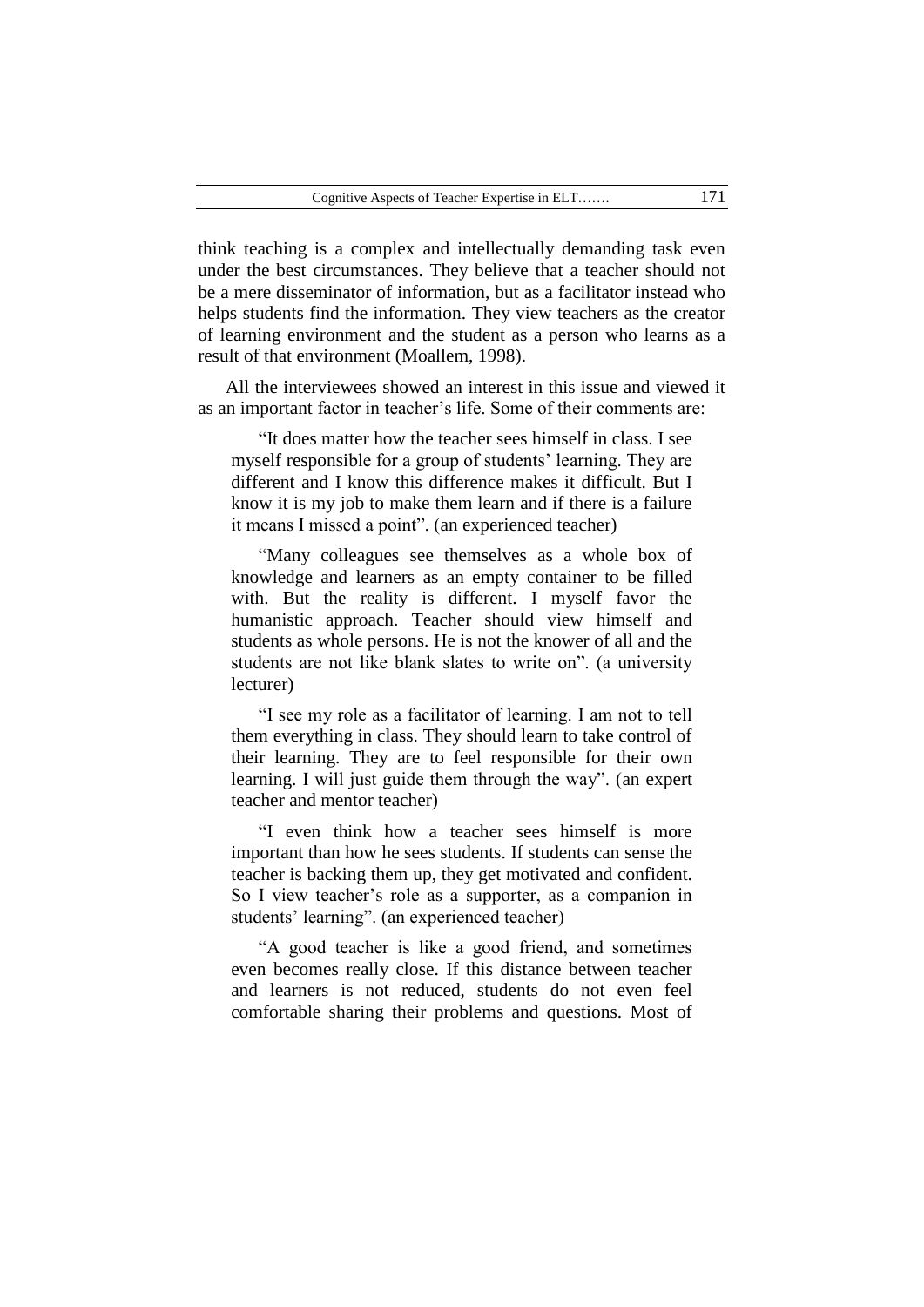these problems remain unsolved forever". (an exemplary teacher)

What we inferred from interviewees' accounts was that they focused more on affective and personality traits of a good teacher such as feeling responsible, friendly, committed, etc. They were dismissive of the mere transmission of knowledge as teacher"s role and approved, instead, of facilitation of learning and guiding students along their apprenticeship as the main job of an effective teacher"s.

# **Awareness of Situation-specific Class Events**

As Hattie (2003) puts it, expert teachers are more context-dependent and have high situation cognition. That is when experts classify learning scenarios, the categories they create are more dependent on existing context, surrounding setting, or embedded in particular circumstances. Experts are more dependent on context than experienced non-experts. As also described by NBPTS (2012) expert teachers show more context-sensitivity in their problem-solving. They are careful in generalization and consider exceptions and easily adapt themselves and their decisions to them. According to Hardreand Chen (2005), expert teachers respond flexibly to the expressed needs of a particular situation rather than merely delivering pre-planned instruction verbatim.

On this issue, parts of the interviewees' accounts are presented as follows:

"I observed my teachers" classes and asked them questions. I see them in different situations. I see how they sometimes act differently from what I expect. Once I ask them why, they explain it was necessary on that particular occasion. It shows that they pay attention to every little thing and do not just follow what they always do". (a mentor teacher)

"It is somehow related to creativity too. In new situations, experts do new things proper to the situation. Sometimes they crack jokes to soften the climate or to buy more time. They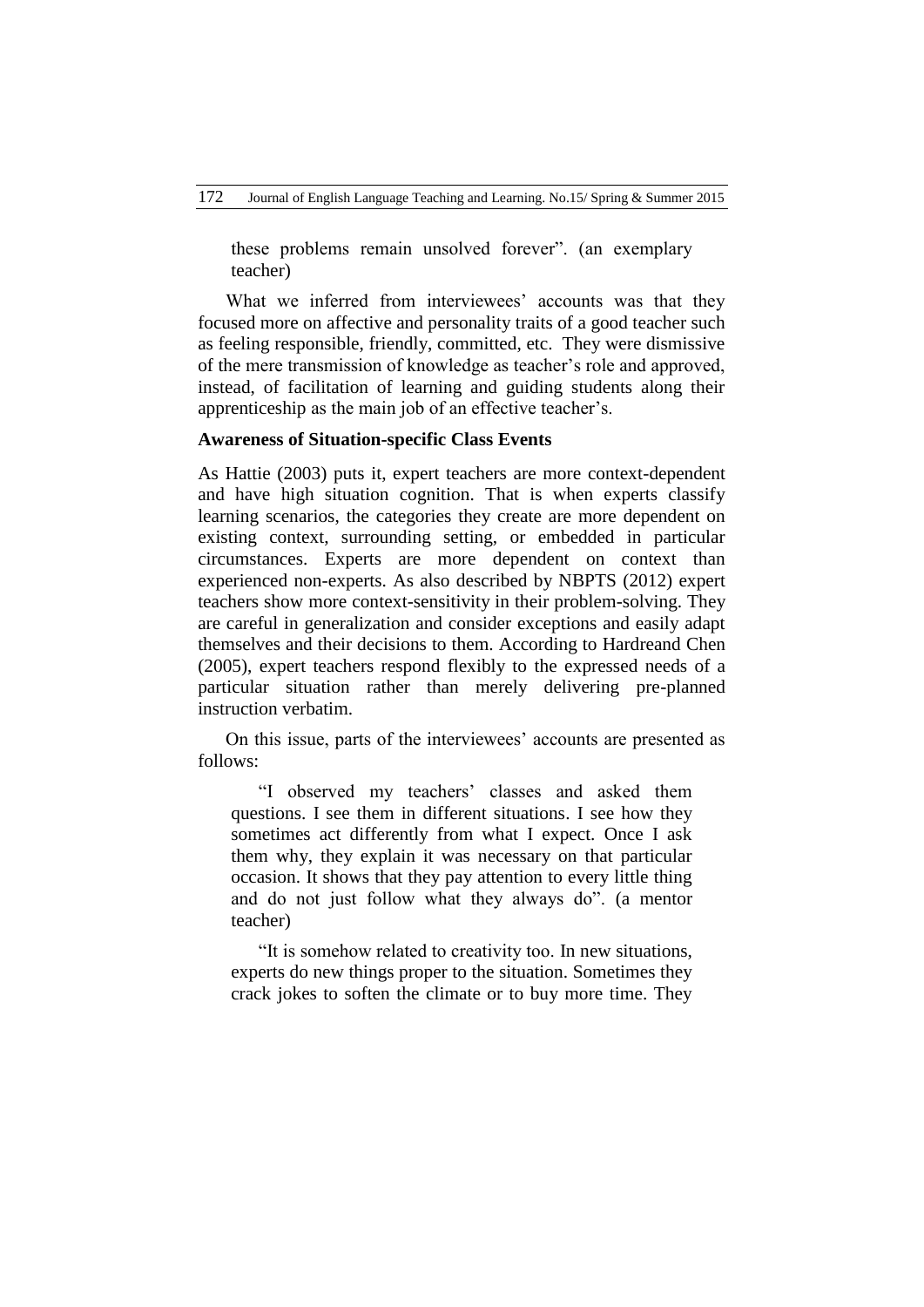think very fast. Maybe their experience helps them too and tells them what to do now". (a teacher trainer)

"Every time you go to class it's as if it is the first time. You can never feel there is a fit-to-all prescription. New students, new terms, new schools, new materials all need new thoughts and plans. Every time you should be alert. Expectations are different. Sometimes I see myself as an elastic band, you know". (an experienced teacher)

Interviewees agreed that a conspicuous cognitive ability of an expert English language teacher is an awareness of idiosyncrasies of classroom. Such cognition leads to a professional, context-sensitive performance based on a productive needs analysis and a promising learning outcome.

# **Awareness of their Knowledge**

On the one hand, there is the notion of knowledge, its types including subject matter knowledge, curricular knowledge, pedagogical content knowledge, etc. while on the other hand there lies the awareness of one"s knowledge. The literature is fraught with the former while the latter is as important. As described by Moallem (1998), a good teacher has a good sense of who she is, what she knows and what she hopes to achieve. Glaser and Chi (1988) also pinpoint this characteristic that expert teachers possess a better awareness of what they do and what they do not know. Interviewees did not mention this ability up until they were asked about it, and just then their remarks were scanty:

"They don"t pretend, I feel. I mean the best teaches are modest too and confess they do not know the thing they really have no information about. They are honest to themselves and their students. They seldom make mistakes. And once they do so, they accept it, admit it and try to make up for it". (a university instructor)

"I think an expert teacher cares about how much he knows. He wants to improve his knowledge…knows his strengths and weaknesses of whatever sort they are. He is not afraid of admitting them". (a supervisor)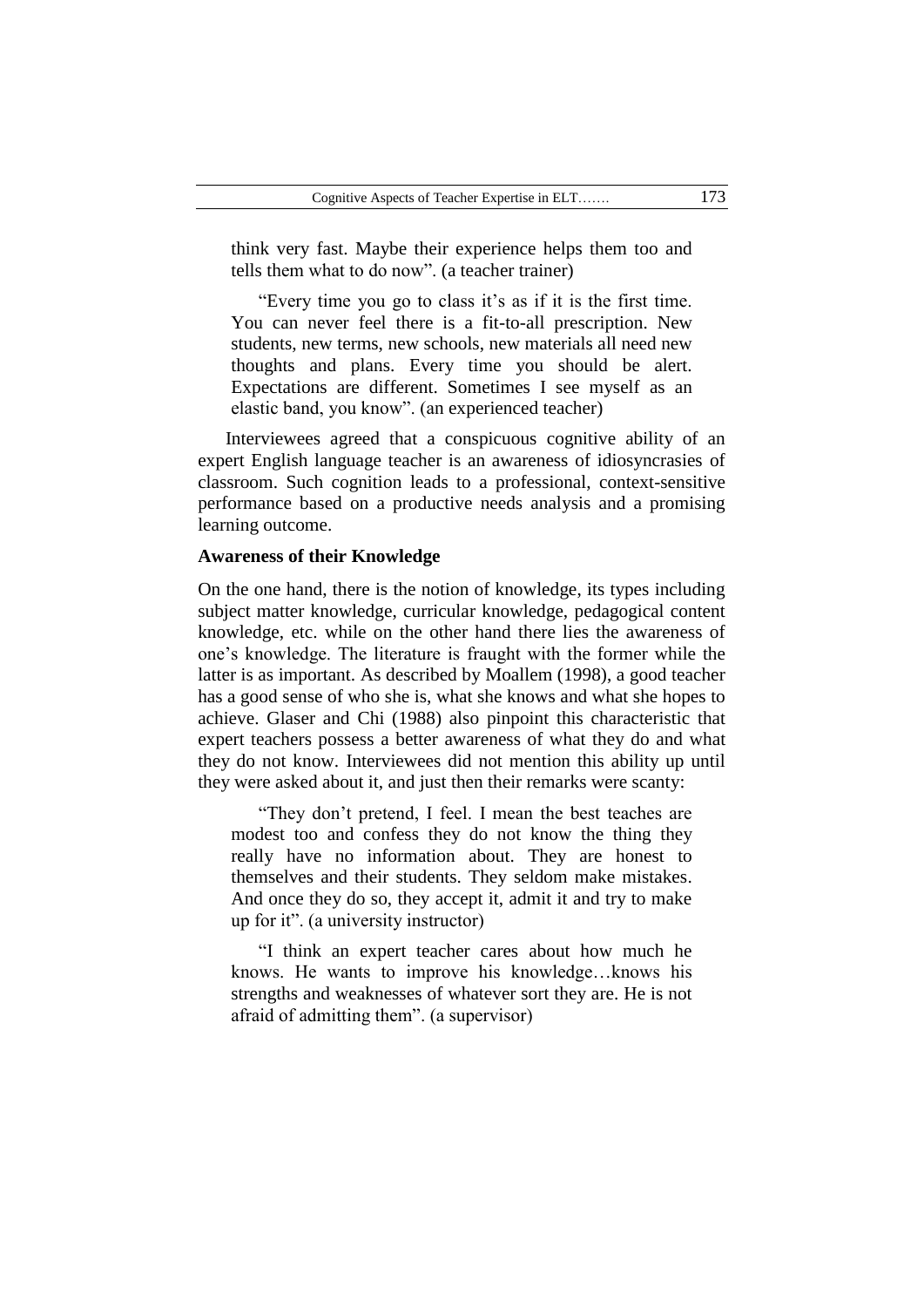"Yes I think that's a good point. After years of experience experts develop good knowledge. And I think that"s very conscious. They know what they need to learn more and how to do it". (a teacher trainer)

Why the interviewees did not self-initiatedly refer to this ability in response to the general question "What cognitive abilities do you think an expert teacher of English language possess?" could be the same reason why the literature is also meager with this concern. Upon hearing the concept of an expert teacher the first image which sparks up is of an astonishingly knowledgeable person. The extent to which one is aware of the depth and quality of this knowledge is tapped on less.

# **Linking Prior and New Knowledge**

Experts' enhanced understanding and behavior are assumed to stem from their highly developed schemata, defined as abstract knowledge structures that summarize information about many particular cases and the relationships among them. These advanced schemata enable experts to process classroom events and to understand them in ways that are more elaborate, interrelated, and accessible as compared to novices (Rich, 1993). Advanced schemata are especially important to facilitate what Shulman (1987) calls "pedagogical content knowledge", the blending of subject matter and pedagogy into an understanding of how knowledge is organized and adapted to meet the needs of diverse students.

As Hogan and Rabinowitz (2003) found out in their study, their expert teacher subjects perceived the leaning process through a cognitive lens, explicitly creating connections between prior and new knowledge. With this concern our interviewees remarked:

"Expert teachers are full of experience. They know a lot. They learned them in years. Their mind is sort of ready to face new things and find similarities between them and what they know already. I don"t think novices are very skillful in this because their experience and knowledge is limited. What can they link their new challenges to?" (a supervisor)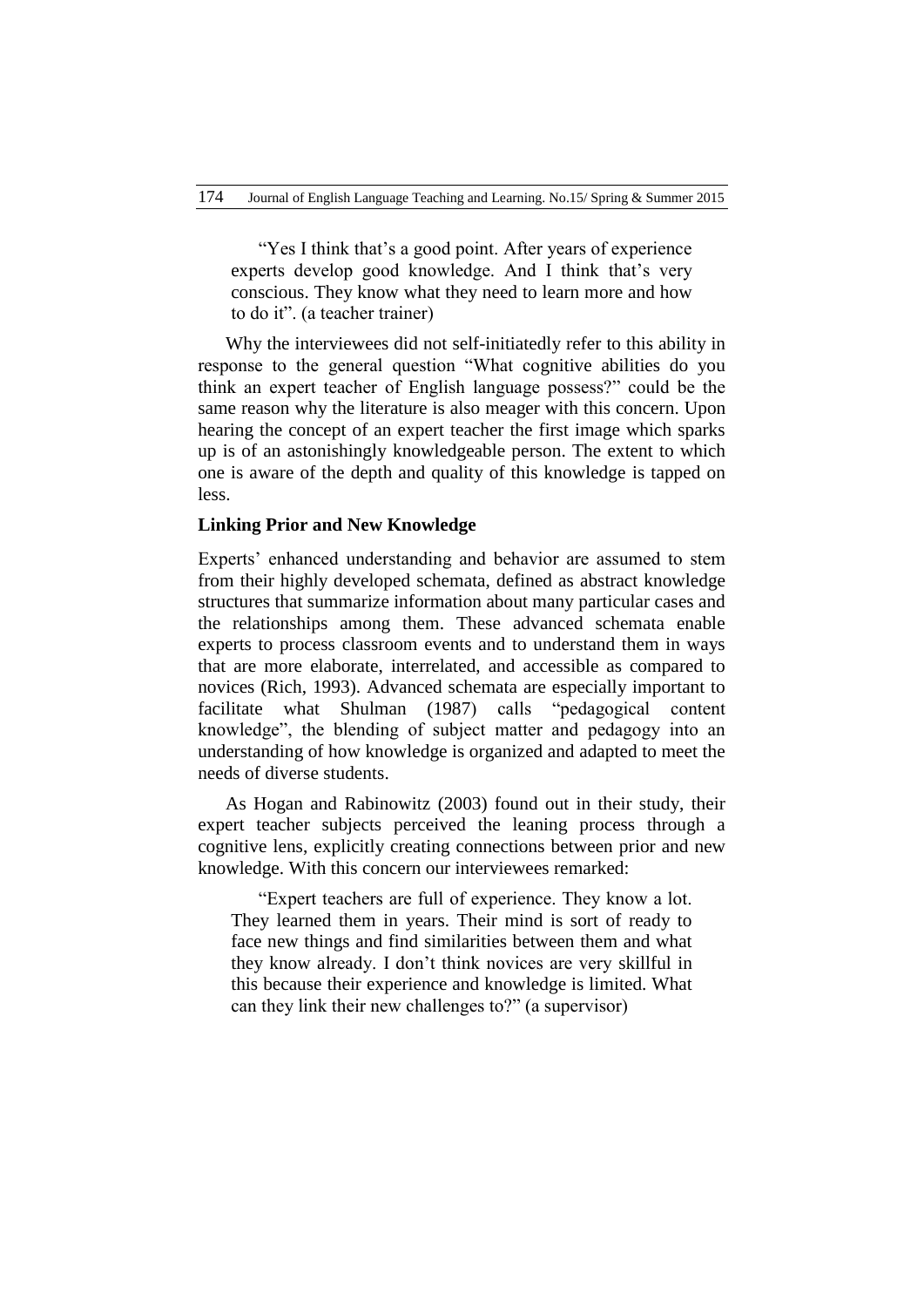"In connectionism theory we have it too. New information is associated or accommodated to pre-existing knowledge. Nothing is left in a vacuum in mind. Experts have a rich pool of prior knowledge that they achieved through years of experience. This knowledge is ready to accept new loads of knowledge. And when new information appears it very fast gets linked to them". (a university professor)

"Hardly ever now do I face a totally new situation. You are right. My mind gets activated automatically. It looks for similarities often. It is done very fast. I don"t even think about it. My mind finds its way". (an experienced teacher)

"I teach them, when they want to make any decisions to think about it deeply. To remember similar contexts and try to make connections between or among them. This is what an expert teacher does on his or her own…of course unconsciously. New teachers should gradually learn to do so too". (a teacher trainer)

This cognitive ability is presumably a key characteristic of an expert teacher. Links of previous and new information are made in one"s brain and these links are not strengthened if not through a considerable length of experience and deliberate practice. The strength and weight of these mental links appear to be a primary divergence between novices and expert teachers.

# **Conclusion**

This study was in fact part of a Ph.D. dissertation entitled as "Defining and operationalizing the construct of expertise in ELT". A model was contrived which consists of  $\land$  primary dimensions (factors) one of which is cognitive abilities. The present study actually delved into an expert EFL teacher"s cognition first through a perusal of related literature and then through interviews with academics, teacher trainers and exemplary teachers of the field in Iran. 10 themes were derived from the literature as pertaining to an expert teacher of English language"s cognition including: fast pattern recognition,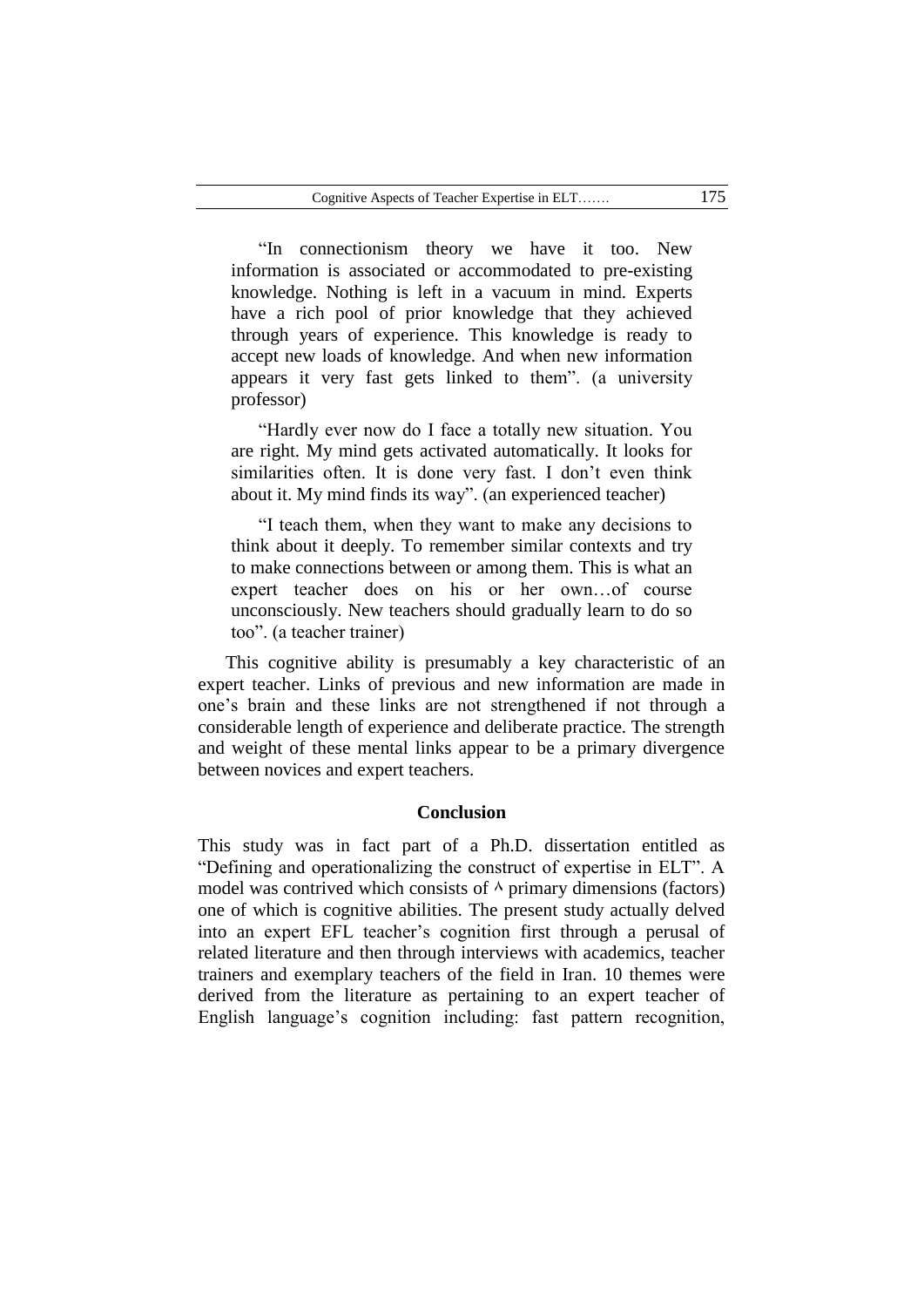selective attention, holistic perception, superior memory, fast information encoding, anticipation power, perception of teacher"s role, awareness of situation-specific class events, awareness of their knowledge, linking prior and new knowledge.

As attested by the existing literature and interviewees' comments, an expert EFL teacher is capable of recognizing meaningful and recurrent patterns in class quickly and react appropriately to them. This is one quality that distinguishes experts from novices. The other distinguishing cognitive ability is experts' ability to focus their attention on what is worth attending to. Their experience guides them to realize which event is salient enough and is worth considering or worrying about and which is not. In decision making, problem solving and any class-based judgment they make, experts take into account a myriad of factors related to the specific situation. When they recall a particular class episode, they remember both the student(s)" behavior as well as their own behavior along with all other relevant issues.

Another cognitive ability that characterizes expert teachers was found to be their superior short term and long term memory. In retrospection, they can recall both general and specific features of class episodes, students" behavior and other instructional events. Their brain activity is rapid and efficient in encoding new information. Their rich and growing schema allows for this rapid functioning as well as a potential for anticipating students' behavior. Experts' years of experience along with their encounter with many real class events strengthens their schema and permits this amazing power of anticipation.

With regard to teacher"s role in class, both the literature and interviewees' remarks indicated that experts take their role serious and perceive themselves as real professionals. They show interest in their responsibilities and perceive themselves as beyond the mere transmitter of knowledge and instead as a true companion to students all along the path of learning.

Expert teachers are also differentiated from non-experts in terms of their view of the idiosyncrasies of class episodes. They show awareness of the context-specific nature of class events and take a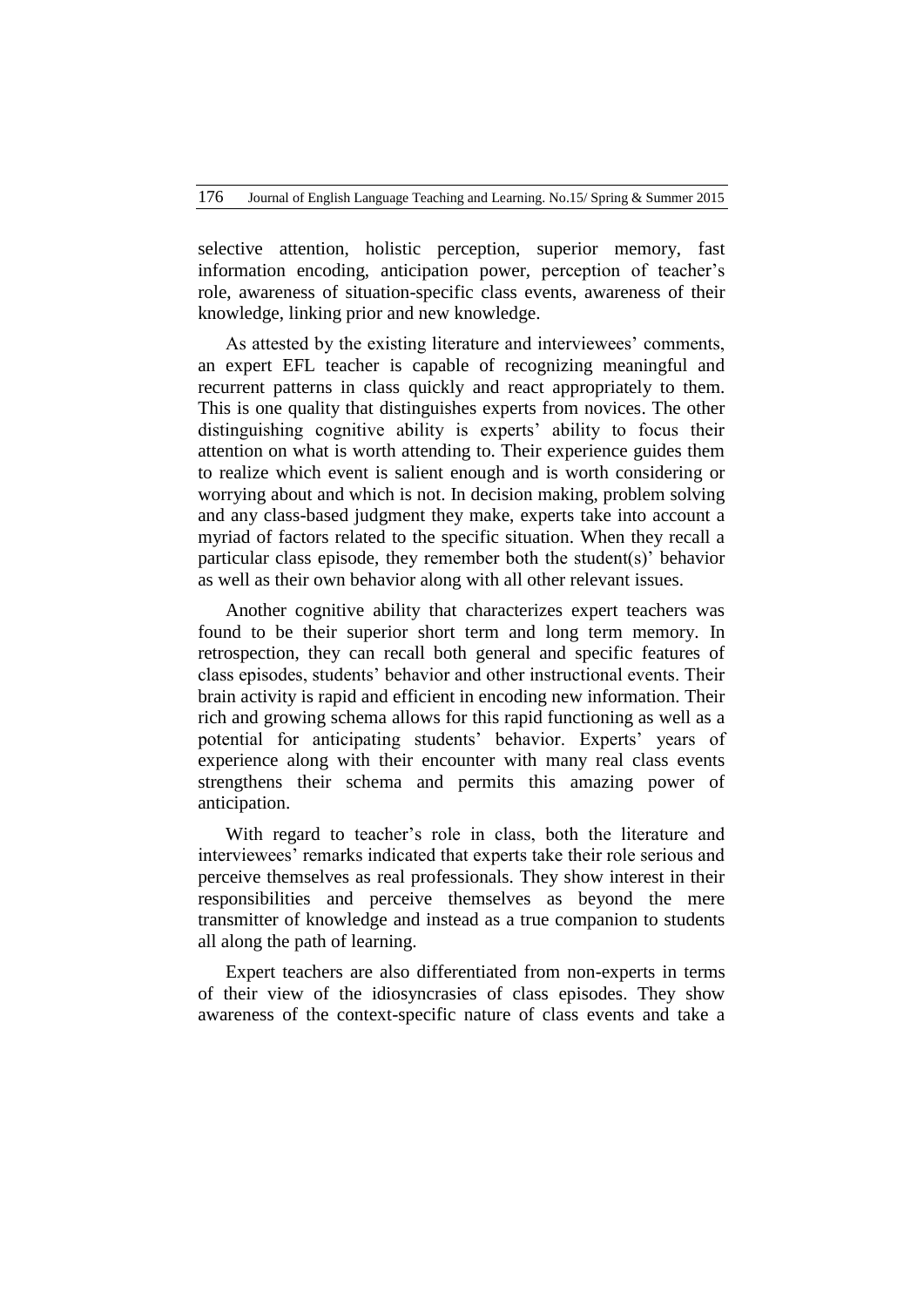great care in generalizing over particular learning circumstances. They show a deep awareness of what they know and what they do not know. They are the best judges of their own knowledge and take any required step to improve it. Their comprehensive schema allows for great many links of new information to preexisting one. Hardly ever do they face a totally new and unprecedented event. They have this cognitive ability of finding similarities between new and prior knowledge and create the required links.

All these cognitive functions are part of the aforementioned greater model of expertise in ELT. They can be in fact the root of expert performance in teaching. We are yet aware of the mutual effect of cognition and action. Years of teaching practice promotes teacher"s cognition. Similarly, an advanced teacher's cognition manifests itself in expert performance. Further investigations of these interlinks are suggested to be conducted in near future.

### **Acknowledgement**

Authors wish to express their gratitude to Dr. Reza Kiany and Dr. Reza Ghaffarsamar for their thoughtful advice on the conduction of the Ph.D. dissertation of TEFL at Tarbiat Modares University of Tehran in Iran which is the main source (yet unfinished and unpublished) of the present study.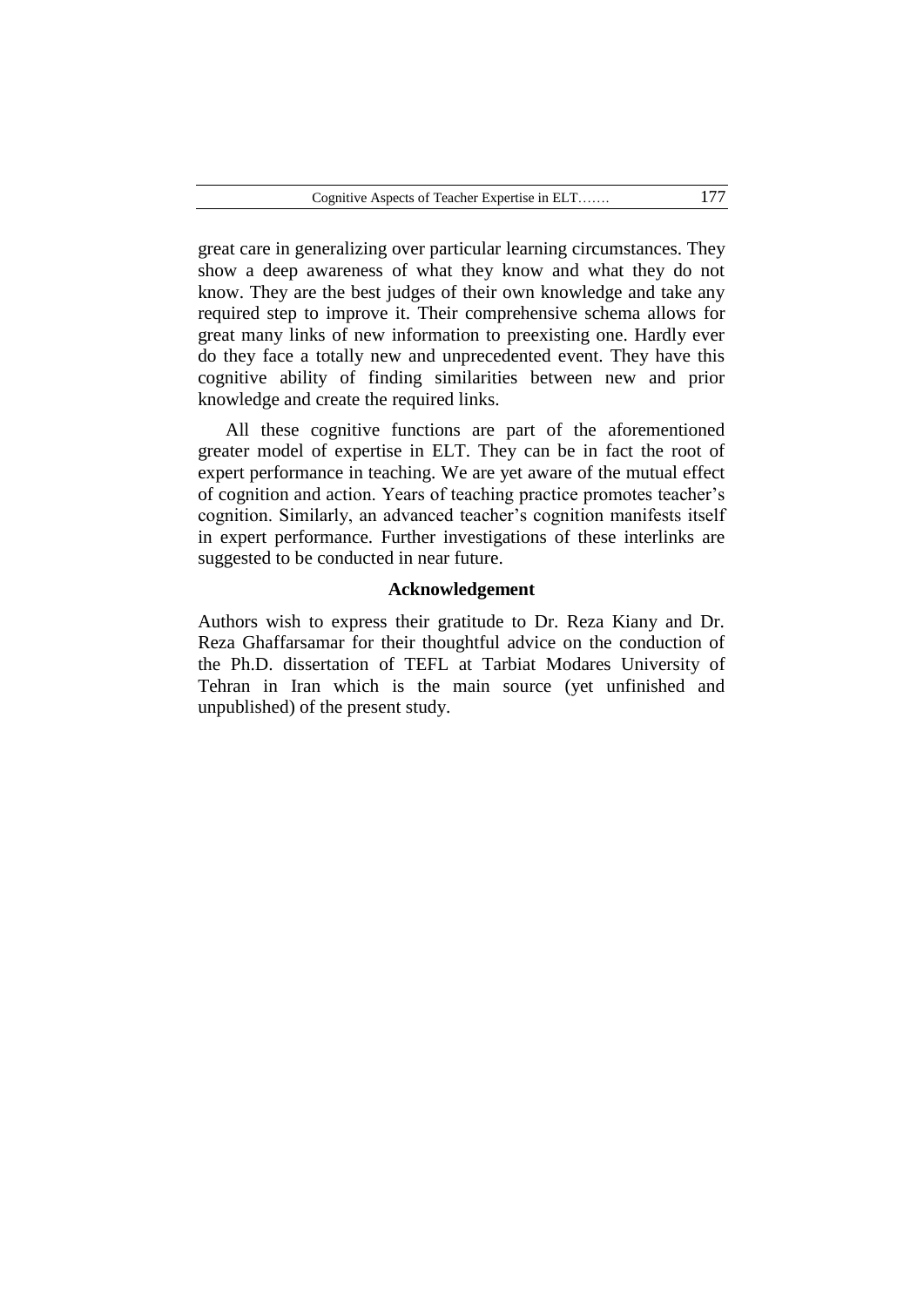#### **References**

- Almarza, G.G. (1996). Student foreign language teacher's knowledge growth. In D. Freeman &J. Richards (Eds.), *Teacher learning in language teaching* (pp. 50-78). Cambridge, UK:Cambridge University Press.
- Basturkmen, H., Loewen, S., & Ellis, R. (2004). Teachers' stated beliefs about incidental focus on form and their classroom practices. *Applied Linguistics,* 25, 243-272.
- Berliner, D. C. (2004). Describing the behavior and documenting the accomplishments of expert teachers. *Bulletin of Science Technology and Society*, 24(200), 200-212.
- Borg, S. (1998). Teachers' pedagogical systems and grammar teaching: a qualitative study. *TESOL Quarterly,* 32, 9-38.
- Borg, S. (2006). *Teacher cognition and language education*.London: Continuum.
- Borko, H., & Linvingstone, C. (1989). Cognition and improvisation: Differences in mathematics instruction by expert and novice teachers. *American Educational Research Journal*, 26(4), 473-498.
- Cellier, J., Eyrolle, H., & Marine, C. (1997). Expertise in dynamic environments. *Ergonomics,* 40, 28–50.
- Clandinin, D.J. (1985). Personal practical knowledge: a study of teachers" classroom images. *Curriculum Inquiry,* 15, 361-385.
- Diab, R.L. (2005). Teachers' and students' beliefs about responding to ESL writing: A case study. *TESL Canada Journal,* 23, 28-43.
- Elbaz, F. (1981). The teacher's "practical knowledge": report of a case study. *Curriculum Inquiry,* 11, 43-71.
- Freeman, D. (1993). Renaming experience/reconstructing practice: Developing new understandings of teaching. *Teaching and Teacher Education,* 9, 485-497.
- Freeman, D., &Johnson, K. (1998). Reconceptualizing the knowledgebase of language teacher education. *TESOL Quarterly,* 32, 397-417.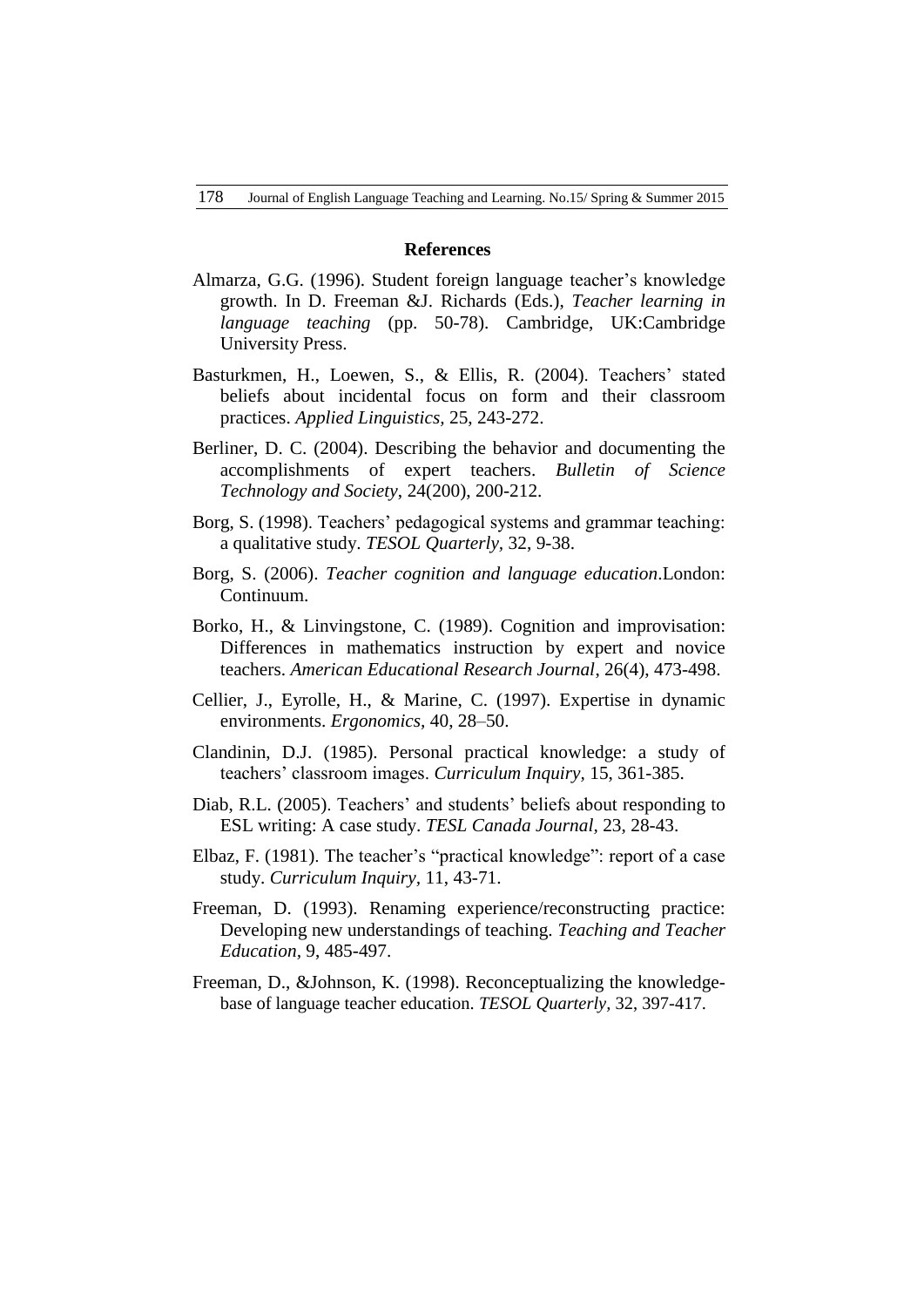- Gatbonton, E. (1999). Investigating experienced ESL teachers' pedagogical knowledge. *Modern Language Journal,* 83, 35-50.
- Glaser, R., & Chi, M. (1988). Overview. In M. Chi, R. Glaser, & M. Farr (Eds.), *The nature of expertise.* NJ: Lawrence Erlbaum.
- Golombek, P. (1998). A study of language teachers' personal practical knowledge. *TESOL Quarterly,* 32, 447-464.
- Gruber, H. (2001). Acquisition of expertise. *International Encyclopedia of the Social & Behavioral Sciences*, 5145-5150.
- Hardre, P. L., & Chen, C-H. (2005). A case study analysis of the role of instructional design in the development of teaching expertise. *Performance Improvement Quarterly,* 18(1), 34-58.
- Hattie, J. (2003). Teachers make a difference: What is the research evidence? *Australian Council for Educational Research,* 1-17.
- Hogan, T., & Rabinowitz, M. (2003). Problem representation in teaching: inferences from research of expert and novice teachers. *Educational Psychologist*, 38(4), 235-247.
- Johnson, K. (1992). The relationship between teachers" beliefs and practices during literacy instruction for non-native speakers of English.*Journal of Reading Behavior,* 24, 83-108.
- Johnson, K. (1994). The emerging beliefs and instructional practices of pre service English as a second language teachers. *Teaching and Teacher Education*, 10, 439-452.
- Johnson, K. (1999). *Understanding language teaching: Reasoning in action*. Boston: Heinle & Heinle.
- Johnston, B., & Goettsch, K. (2000). In search of the knowledge base of language teaching: explanations by experienced teachers. *Canadian Modern Language Review*, 56, 437-468.
- Lewis, T. J., & Sugai, G. (1999). Effective behavior support: A systems approach to proactive schoolwide management. *Focus on Exceptional Children*, 31, 1-24.